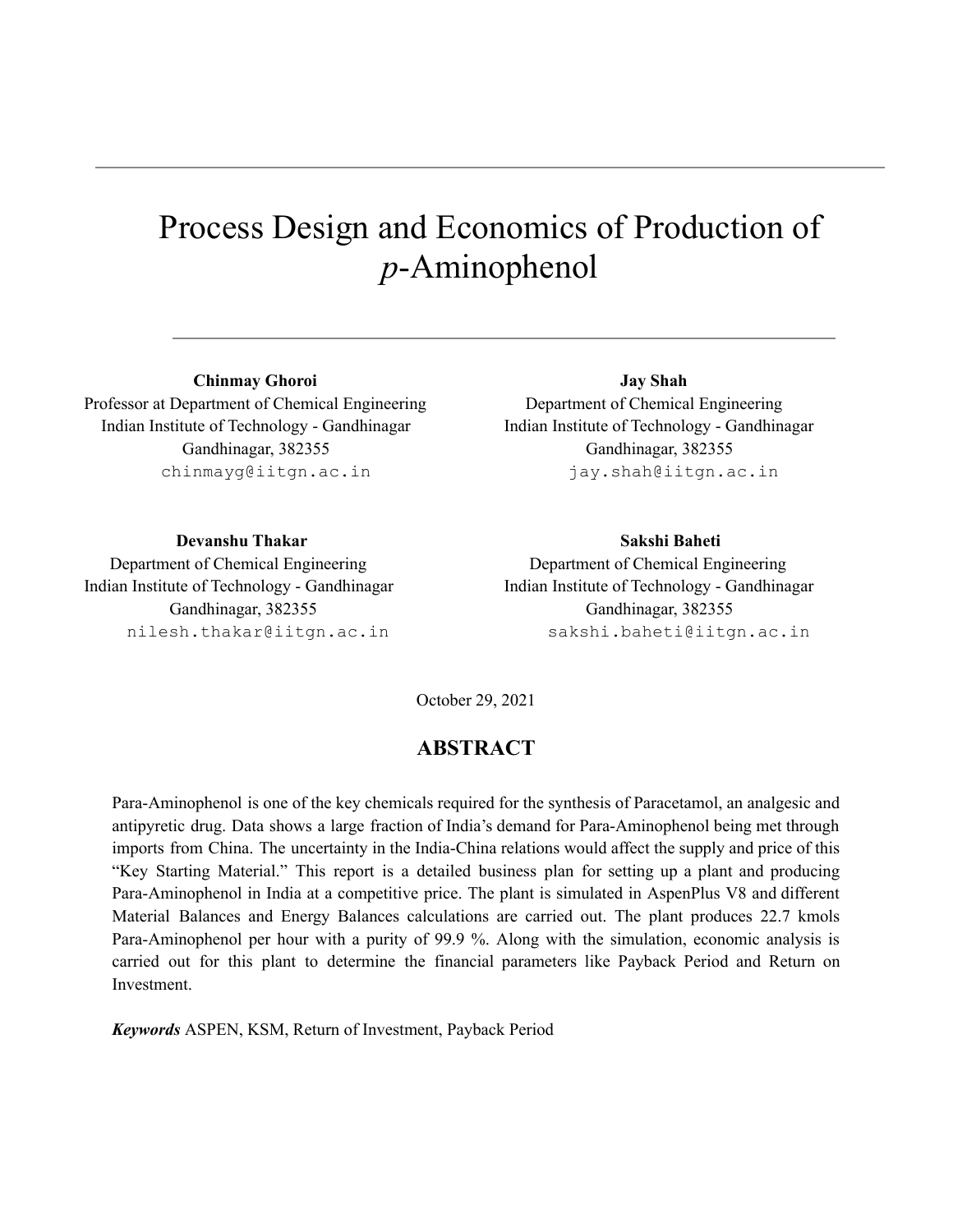### **1. INTRODUCTION**

### **1.1 PROPERTIES OF P-AMINOPHENOL**

Para-Aminophenol (also known as 4-Aminophenol or para-hydroxyaniline) is a basic amino-phenolic organic compound. It is one of the three isomeric forms of Amino-phenol, which are Ortho-Aminophenol, Meta-Aminophenol and Para-Aminophenol. Its molecular formula is  $\overline{NH_2C_6H_4OH}$  and its structure consists of an Aromatic ring of six Carbon atoms, with the phenol and amino groups attached to the ring at para positions with respect to each other. Its molecular weight is 109 g/mol.



Mostly available in the form of white powder, the other forms of p-aminophenol include light brown powder and white or reddish-yellow crystals. The crystals are either present as orthorhombic pyramidal structures (alpha form, stable) or as needle shaped crystals (beta form, less stable). Under atmospheric conditions, the boiling point of p-aminophenol is 284 ℃ and its melting point is 187.5 ℃.

Para-aminophenol is usually unstable under normal atmospheric conditions as it is sensitive to the presence of air, humidity and light. Hence, its colour changes when exposed to any of these. It acts as a powerful reducing agent, and reacts quickly when exposed to oxygen in an alkaline or basic medium. While p-aminophenol is slightly soluble in cold water and moderately soluble in hot water, it is highly soluble in ethanol, ethyl-methyl ketone and dimethyl sulphoxide and insoluble in Chloroform and Benzene.

Para-aminophenol is a toxic chemical causing the conversion of haemoglobin to methaemoglobin, thereby affecting the normal transport of oxygen via haemoglobin in the human body. It is a poisonous substance which can affect the functioning of kidneys and other organs of the body. It acts as an irritant for skin can and hence its prolonged exposure can result in dermatitis. Moreover, when heated to decompose, it effluiviates vapours of nitric oxides, which are poisonous and hence can result in health hazards.

### **1.2 USES OF PARA-AMINOPHENOL**

The main and the most significant use of p-aminophenol is for the manufacturing of Paracetamol, an analgesic and antipyretic drug. In addition to paracetamol, it is a key element in the synthesis of pharmaceutical ingredients and important industrial chemicals like Acebutolol, Ambroxol, Sorafenib and so on.

Para-Aminophenol is widely used in preparation of fabric dyes and hair dyes, and is also used as a developing agent in photography for creating black and white images. It acts as a corrosion inhibitor in paints and as anti-corrosive lubricating agent in 2-cycle engines. It is also used as a wood stain, giving rose-like colour to timber. Para-Aminophenol is one of key ingredients for synthesis of rubber antioxidants. Moreover, it is often used as a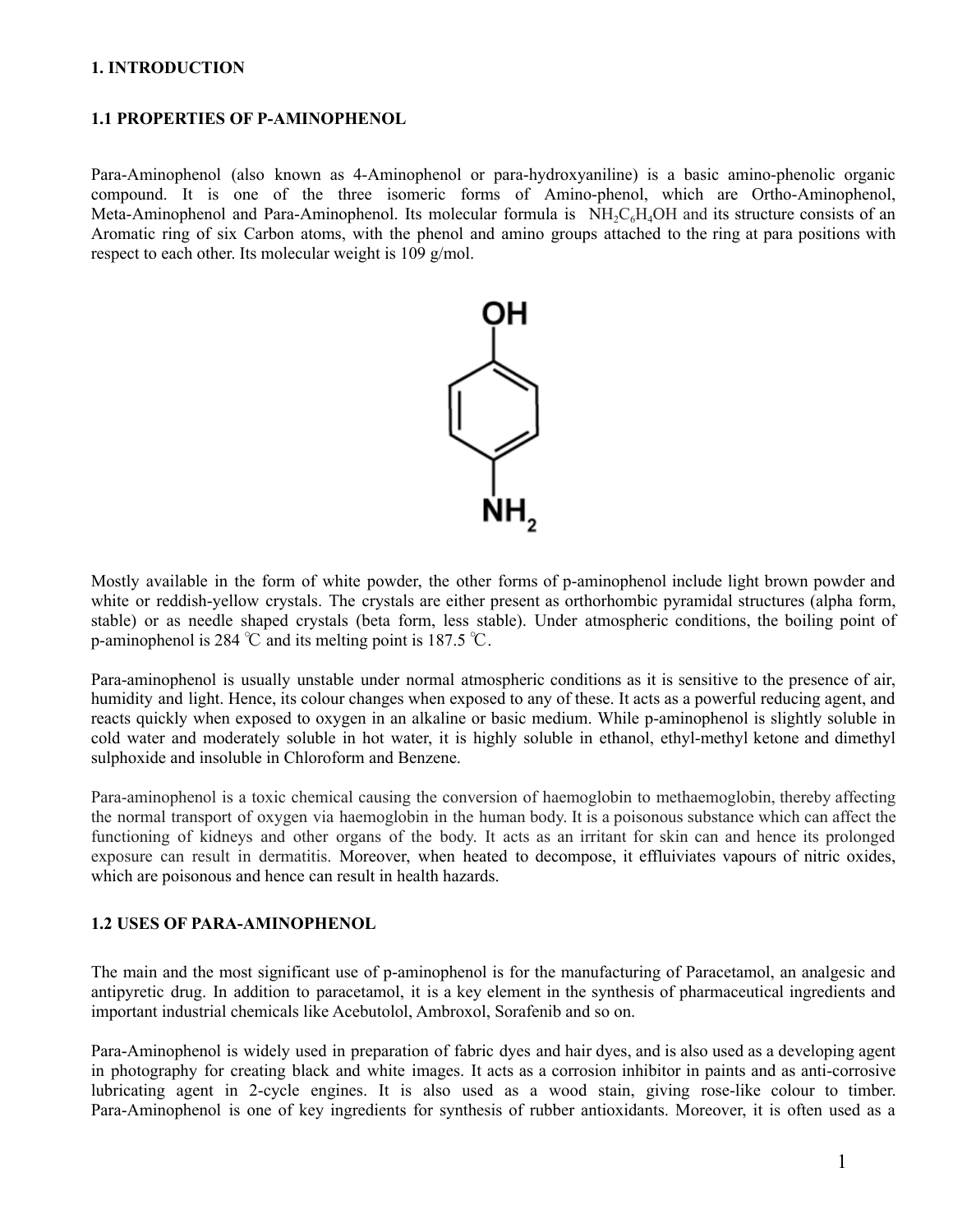reagent for analysing metals like Copper, Magnesium, Vanadium and Gold, compounds like Nitrites and Cyanates, and antioxidants.

# **1.3 MARKET SEGMENTATION AND COMPETITIVE ANALYSIS**

Para-Aminophenol is classified into different categories based on its purity. The most commonly available qualities are 98% pure, 99% pure and 99.5% pure. Based on the purity, its cost also varies. Based on its quality and physical state, the price range of para-aminophenol purchased through retailers in India varies from Rs 400/kg to Rs 1000/kg.

As per the data shared by a 2018 report, globally more than 80% of para-aminophenol is used for the synthesis of Paracetamol, whereas nearly 5% of it is used for preparing rubber antioxidants, around 7% is used for dyes, and the remaining is used for other purposes<sup>[6]</sup>. According to a report by Marketwatch, "The global Para-aminophenol (PAP) market is valued at 442.6 million USD in 2020 is expected to reach 553.1 million USD by the end of 2026, growing at a CAGR of 3.2% during 2021-2026." [5]

Currently, China is the largest producer of p-aminophenol, having a manufacturing capacity of nearly 1.1 lac tonnes per annum (TPA). Globally the major producers of p-aminophenol are Taixing Yangzi (35000 TPA), Liaoning Shixing (40000 TPA), Anuhi Bayi Chemical (60000 TPA) etc.<sup>[7]</sup>

India is one of the major consumers of p-aminophenol. In India, the demand for p-aminophenol is nearly 40,000 TPA, and most of it (around 28,000 to 30,000 TPA) is met through imports from countries like China. A few local producers of para-aminophenol in India include Bharat Chemicals, Vinati Organics, Aarti Industries and Jay Organics.

In the year 2020, due to the COVID-19 pandemic, the supply of p-aminophenol along with other essential Key Starting Materials (KSMs) and Active Pharmaceutical Ingredients (APIs) from China saw a sudden surge in the prices. If we specifically consider p-aminophenol, its price increased by 100% as compared to the previous year. While in the previous year the price of p-aminophenol imported from China was around \$3.5/kg, the following year it increased to around \$7.5/kg. Moreover, the constant faceoff between India and China at the border added fuel to fire.

The outburst in the prices due to the pandemic and the ongoing friction with China led the Indian Government introduce a "Production Linked Incentive" (PLI) scheme to reduce our dependence on China and promote the manufacturing of these Key Starting Materials (KSMs) and Active Pharmaceutical Ingredients (APIs) in our country itself. Para-Aminophenol being the main ingredient required for the production of Paracetamol, also comes under the list of KSMs and hence is eligible for the PLI scheme.<sup>[9]</sup>

# **2. PRELIMINARY PROCESS SYNTHESIS**

### **2.1 AVAILABLE PROCESSES**

There are many reaction routes available for production of p-aminophenol. Para-Aminophenol can be produced by the reduction of *p*-nitrophenol using iron as a catalyst. *P-*nitrophenol is produced by the phenol nitrosation method which is followed by reduction and acid precipitation. Aniline can also be used to produce *p-*aminophenol through diazotization coupling followed by the reduction with Fe-powder. The drawback of all the above methods is that they involve production of aromatic compounds which are hard to dispose of safely, and some of these processes also involve evolution of polluting gases like oxides of sulphur. Moreover, many of the above processes are multi-step processes, thereby increasing the cost of production. An environmental friendly process involving the reduction of nitrobenzene with hydrogen using Pt-C or Pd-C catalyst is available. We selected this process because it is a single step process and it does not produce any hazardous by-products.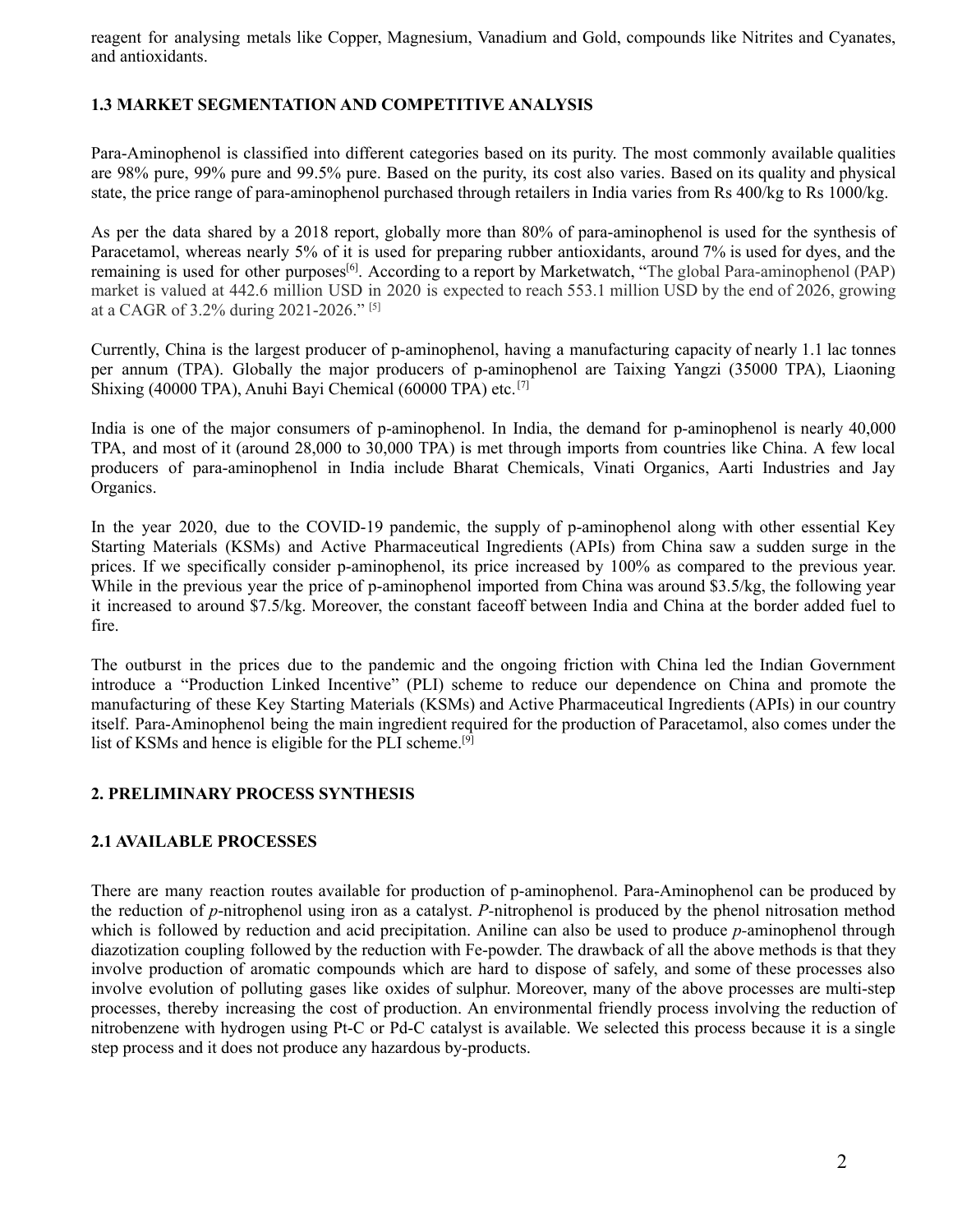#### **2.2 PROCESS OVERVIEW**

Conventionally p-aminophenol was manufactured using iron-acid reduction of p-nitrobenzene. Reduction using iron-acid is a multi-step process. The modern method is the catalytic dehydrogenation of nitrobenzene to p-aminophenol (PAP) using a noble metal catalyst in the presence of an acidic medium. This method also produces aniline as a side-product. The advantage of a reduction using a noble metal catalyst is that it involves a single step reaction, an environment friendly and more efficient process, as there is no evolution of an environmentally harmful gas. Moreover, the side-product aniline is also a valuable chemical.



Nitrobenzene is reduced to the intermediate β-phenylhydroxylamine (PHA) followed by the in situ rearrangement to PAP in presence of acidic medium. This is a multiphase catalytic reaction. The phases involved are solid (catalyst), gaseous  $(H<sub>2</sub>)$ , organic phase (nitrobenzene) and the aqueous acidic phase. The overall rate of reaction is dependent on the gas-liquid, liquid-liquid and liquid-solid mass transfer and interfacial areas. The kinetics and rate data for this reaction has been investigated using a batch slurry reactor (C.V. Rode). The reaction to the intermediate β -phenylhydroxylamine is instantaneous, since β-phenylhydroxylamine is not detected in the product. The overall reaction scheme can be represented as follows

$$
A + 3B \rightarrow E + 2W
$$

$$
A + 2B \rightarrow P + W
$$

where  $A =$  Nitrobenzene,  $B =$  Hydrogen,  $E =$  Aniline,  $P = p$ -aminophenol,  $W =$  Water

On adding both the reactions we get

$$
2A + 5B \rightarrow E + P + 3W
$$

The effect of hydrogen pressure over nitrobenzene conversion and the selectivity has been studied (Yingxin, Liu) extensively. The optimum combination of selectivity and conversion is obtained as 61% conversion of nitrobenzene and PAP selectivity of 77.8%. The hydrogen pressure was 0.4 MPa and the reaction temperature of  $85^{\circ}$ C was determined for best possible products. We decided to use these results in flowsheet simulation. A stoichiometric reactor having nitrobenzene conversion of 60% and selectivity of 70 % was modelled to produce the desired

#### **2.3 CATALYST PROPERTIES**

products.

The catalyst used for this process is the Pt-C in acidic medium. Generally the noble metal i.e. Pt is used with a supported catalyst. The content of platinum in the supported catalyst ranges between 0.01 to 10% by weight of the total weight of the supported catalyst. [4] The catalyst used for preparing *p-*aminophenol from nitrobenzene uses a mixture of zirconium sulphate with a supported hydrogenation noble metal.<sup>[4]</sup> Here, there are two competing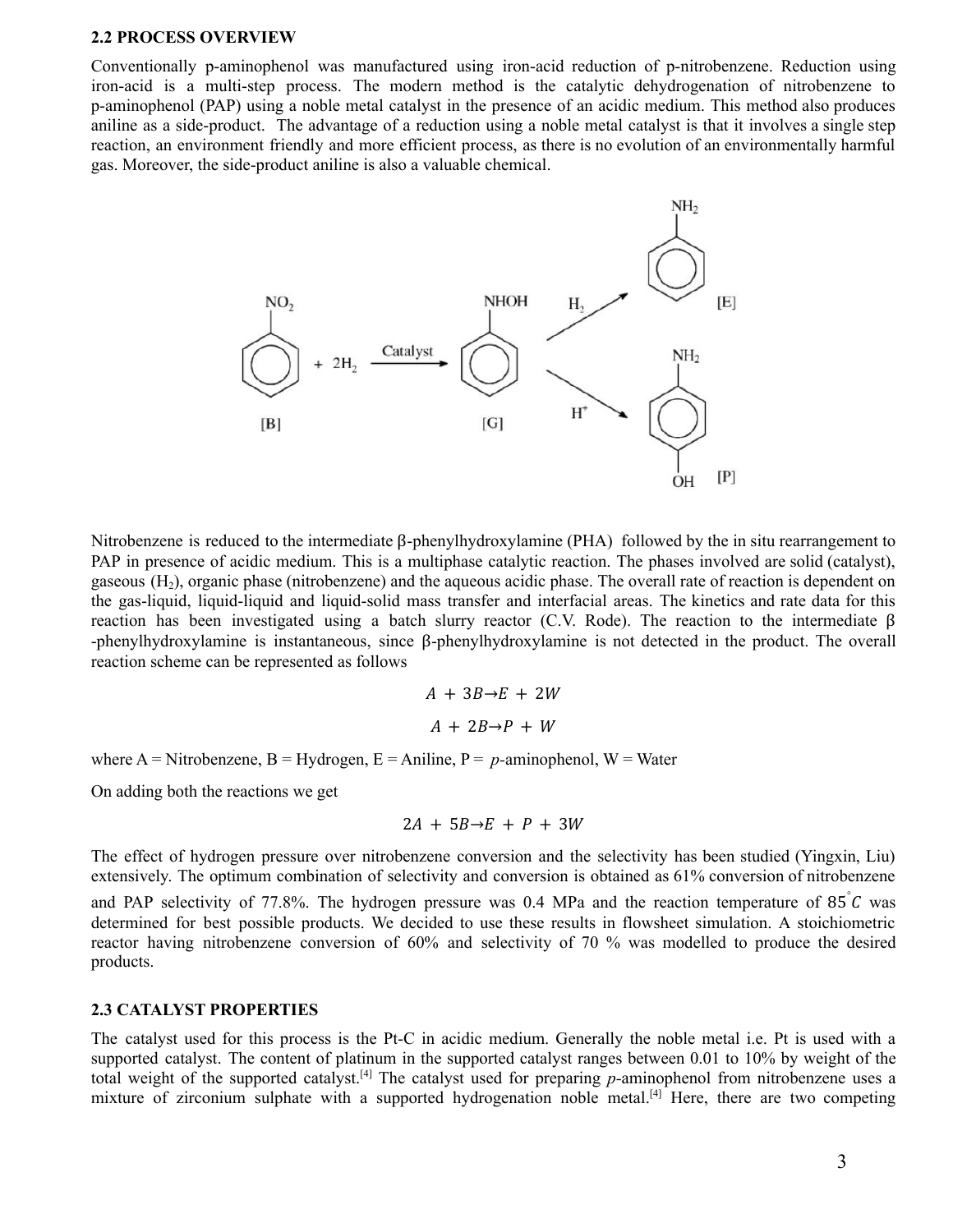reactions, one is the hydrogenation reaction producing *p-*aminophenol and the other is the isomerization reaction producing the side-product aniline. If the amount of Pt taken is very high, then the reaction will hydrogenate the intermediate phenylhydroxylamine (PHA) to aniline. If the hydrogenation of nitrobenzene (NB) to *p-*aminophenol (PAP) is carried out using Pt as a hydrogenation noble metal, the commonly used catalyst are  $Zr(SO_4)_{2}(H_2O)_4 + Pt/C$ ,  $Zr(SO_4)_2(H_2O)_4$  + Pt/ZrS,  $Zr(SO_4J_2(H_2O)_4$  + PtVZrO<sub>2</sub>,  $Zr(SO_4)_2(H_2O)_4$  + PVTiO<sub>2</sub>,  $Zr(SO_4MH_2O)_4$  + Pt/AI<sub>2</sub>O<sub>3</sub>,  $Zr(SO_4)_2(H_2O)_4$  + PVSiO<sub>2</sub>,  $Zr(SO_4)_2(H_2O)_4$  + Pt/MgLaO.<sup>[4]</sup> The weight ratio of Zirconium Sulphate to hydrogenation noble metal may vary in great proportion. After thorough literature study, we have selected the weight ratio of Zirconium Sulphate to Pt as 50:1. The weight of Pt is kept as low as possible, so that the side reaction producing aniline can be reduced.

### **2.4 HYDROGEN GENERATION**

We have taken Hydrogen directly for this process, but it can also be manufactured in the same plant through the Hydrocarbon Steam-Reforming method, which is used to produce most of the industrial Hydrogen.

Natural Gas contains methane which can be used to produce hydrogen via steam-methane reforming. Natural gas contains more than 90% of methane, which will be a major source of Hydrogen. High-pressure steam is reacted with natural gas in the presence of catalysts producing hydrogen, carbon monoxide and a trace amount of carbon-dioxide. This method also involves the water-gas shift reaction between  $CO$  and  $H<sub>2</sub>O$ .

Steam-methane reforming

$$
CH_4 + H_2 \rightarrow CO + 3H_2O
$$

Water-gas shift reaction

$$
CO + H_2O \rightarrow CO_2 + H_2
$$

A cleaner way to produce hydrogen is through the electrolysis of water. Through electrolysis Hydrogen is produced at cathode and Oxygen is produced at anode.

$$
2H^{+} + 2e^{-1} \rightarrow H_{2}
$$
 Cathode

$$
2OH^{-1} \rightarrow H_2O + 1/2O_2 + 2e^{-1}
$$

Hydrocarbon Steam-Reforming is the cheapest way of producing industrial hydrogen. During the initial years of operation, hydrogen can be produced using Hydrocarbon-Steam reforming. With the passage of time electrolysis can be used instead of steam reforming.

#### **2.5 SEPARATION OF PARA-AMINOPHENOL**

The product stream form the reactors contains the unreacted nitrobenzen, hydrogen, water, aniline and *p*-aminophenol. Since hydrogen is a highly volatile gas it can be easily separated using a flash. In the next stage a distillation column is used to separate out the *p-*aminophenol (PAP). PAP is least volatile compound in the column  $(BP 284^{\circ}C)$ , so it is collected at the bottom of the first distillation column. The stream at the top of the column is again passed through a distillation column to separate out unreached nitrobenzene and the by-product aniline. Aniline mixed with water is obtained from the second column, which is further purified using a decanter, and thus the products and by-products are separated out.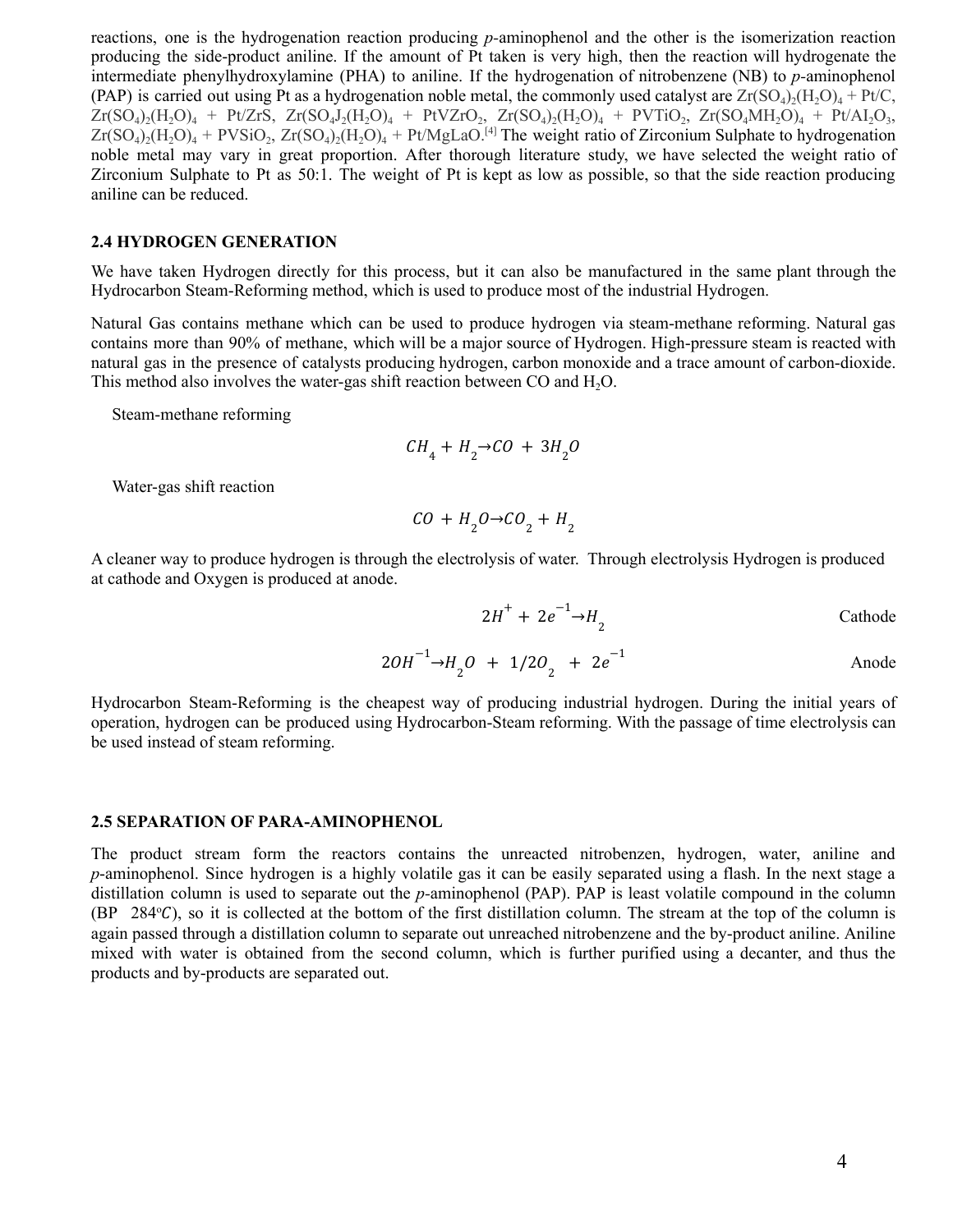### **3. ASSEMBLY OF DATABASE**

### **3.1 COST OF CHEMICALS**

Raw materials used in the process are Nitrobenzene and Hydrogen. Cost of Nitrobenzene is Rs 70/kg and the cost of the Hydrogen is Rs 95/kg. Feed condition is 30 degree celsius at 1 atm. Products by the reaction of the raw material in the reactor are p-aminophenol, aniline, water with some amount of unreacted hydrogen and nitrobenzene.

### **3.2 COST OF CATALYST**

The catalyst used for the conversion of nitrobenzene to *p*-aminophenol is the Pt-C supported over hydrated zirconium sulphate i.e Pt/C with sulphuric acid providing the acidic medium. The weight ratio of the catalyst matrix and platinum is 50:1. Therefore the percentage of Pt loading in the catalyst is approximately 2%. The sulphuric acid concentration was 98% purity. The selectivity of producing *p*-aminophenol decreases with increasing Pt concentration. Weight ratio of 50:1 will provide a high selectivity.

| <b>CATALYST COST</b> |                     |                                |                  |  |  |  |  |
|----------------------|---------------------|--------------------------------|------------------|--|--|--|--|
| Catalyst             | Price (per kg)      | <b>Quantity (kg per annum)</b> | Cost (per annum) |  |  |  |  |
| Pt/C catalyst        | R <sub>s</sub> 1000 | 2400                           | 2400000          |  |  |  |  |
| Sulphuric acid (98%  | R <sub>s</sub> 4.8  | 120000                         | 576000           |  |  |  |  |

### **3.3 CHEMICAL PROPERTIES**

The table describes the basic chemical properties of the chemicals present or produced during the process.<sup>[10][11]</sup>

| <b>CHEMICAL PROPERTIES</b> |                         |                |          |                                              |  |  |  |  |
|----------------------------|-------------------------|----------------|----------|----------------------------------------------|--|--|--|--|
| <b>Chemical Name</b>       | <b>Molar Mass (gm/m</b> | Density (gm/cm |          | <b>Boiling Point(°Cleat Capacity (cal/md</b> |  |  |  |  |
| Nitrobenzene               | 123.11                  | 1.2            | 210.9    | 44                                           |  |  |  |  |
| Hydrogen                   | 2.016                   | $0.089$ (gm/L) | $-252.9$ | 6.85                                         |  |  |  |  |
| Water                      | 18.01                   | 0.998          | 100      |                                              |  |  |  |  |
| Aniline                    | 93.13                   | 1.02           | 184.1    | 46.2                                         |  |  |  |  |
| Para-Aminophenol           | 109.13                  | .13            | 284      | 45.6                                         |  |  |  |  |

# **3.4 PLANT CAPACITY CALCULATIONS**

We have assumed the capacity of the plant to be 18,000 tonnes per annum (TPA) and considered that the plant functions for 24 hours for 300 working days in an year. Therefore, we can calculate the hourly capacity of the plant as follows

Para-Amino Phenol Production = 18,000 Tonnes per Annum

$$
= \frac{18,000 \times 1000 kg}{300 days}
$$
  
= 
$$
\frac{18,000 \times 1000 kg}{300 \times 24 hours}
$$
  
= 2500 kg/hr

Converting into moles, we get the production rate of p-aminophenol as 22.94 kmol/hr. In actual simulation, we get 22.7 kmol/hr of p-aminophenol.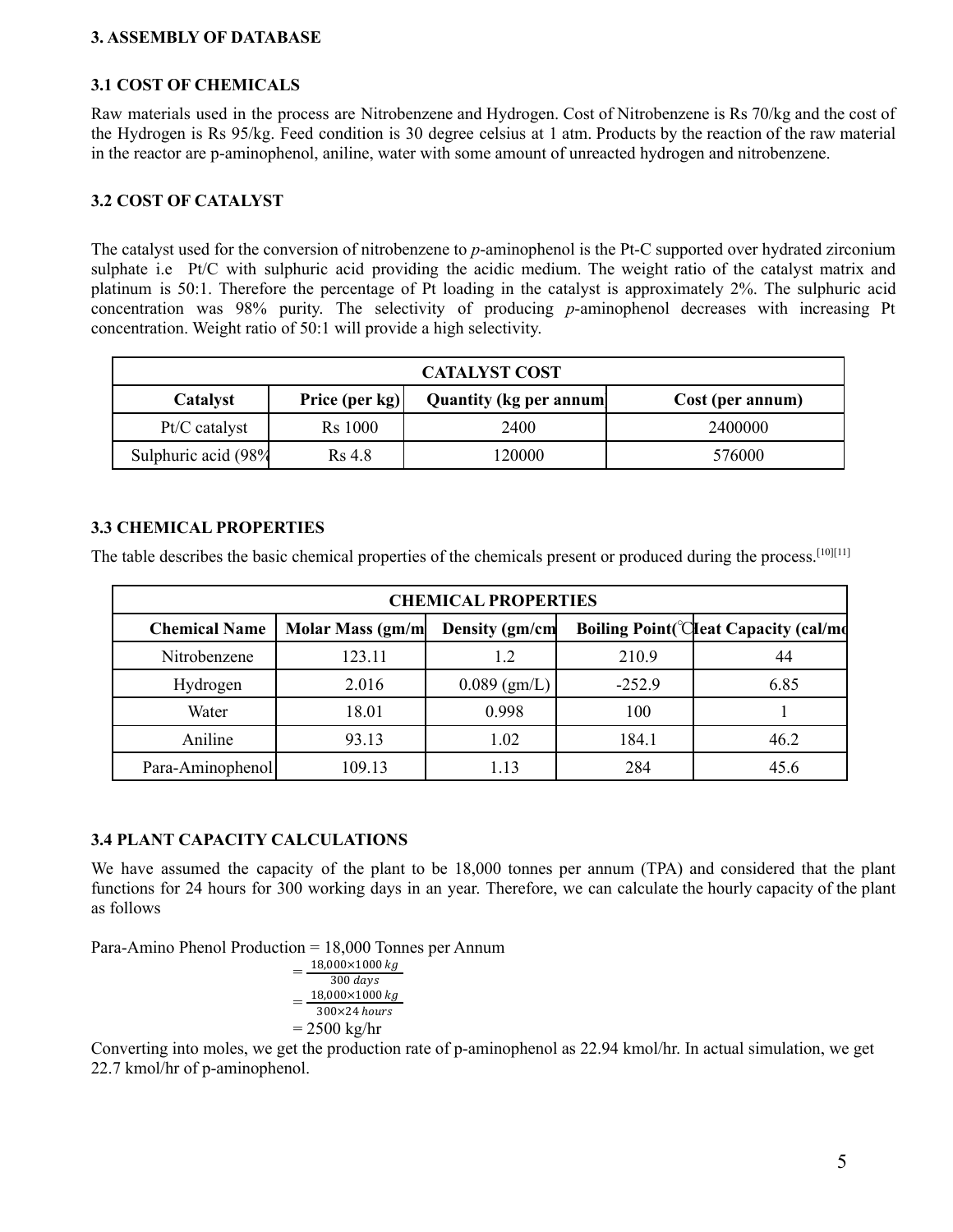# **4. PFD AND MATERIAL BALANCES**

# **4.1 PROCESS FLOW DIAGRAM**



### **4.2 OVERALL MATERIAL BALANCES**

# →**STREAM 1 to 8**

|                                                           |          | $\overline{2}$ | 3      | $\overline{4}$ | 5       | 6       | 7       | 8     |  |
|-----------------------------------------------------------|----------|----------------|--------|----------------|---------|---------|---------|-------|--|
| Phase                                                     | Liquid   | Vapor          | Liquid | Liquid         | Vapor   | Vapor   | Liquid  | Vapor |  |
| Temperature( ${}^{\circ}\text{C}$ )                       | 25.000   | 30.00          | 25.100 | 47.791         | 27.725  | 246.765 | 85.000  | 85.00 |  |
| Pressure (bar)                                            | 1.000    | 1.000          | 4.000  | 4.000          | 1.000   | 4.000   | 4.000   | 4.000 |  |
| Mass Flows (kg/hr)                                        | 4308.893 | 187.48         | 4308.9 | 6813.8         | 400.431 | 400.431 | 6813.84 | 400.4 |  |
| Mole Flows (kmol/hr                                       | 35.000   | 93.00          | 35.000 | 55.738         | 169.933 | 169.933 | 55.738  | 169.9 |  |
| Component wise Material Balance for each stream (kmol/hr) |          |                |        |                |         |         |         |       |  |
| Nitrobenzene                                              | 35.000   | 0.000          | 35.000 | 54.082         | 0.006   | 0.006   | 54.082  | 0.006 |  |
| Hydrogen                                                  | 0.000    | 93.000         | 0.000  | 0.000          | 166.411 | 166.411 | 0.000   | 166.4 |  |
| P-Aminophenol                                             | 0.000    | 0.000          | 0.000  | 0.097          | 0.000   | 0.000   | 0.097   | 0.000 |  |
| Water                                                     | 0.000    | 0.000          | 0.000  | 0.000          | 3.504   | 3.504   | 0.000   | 3.504 |  |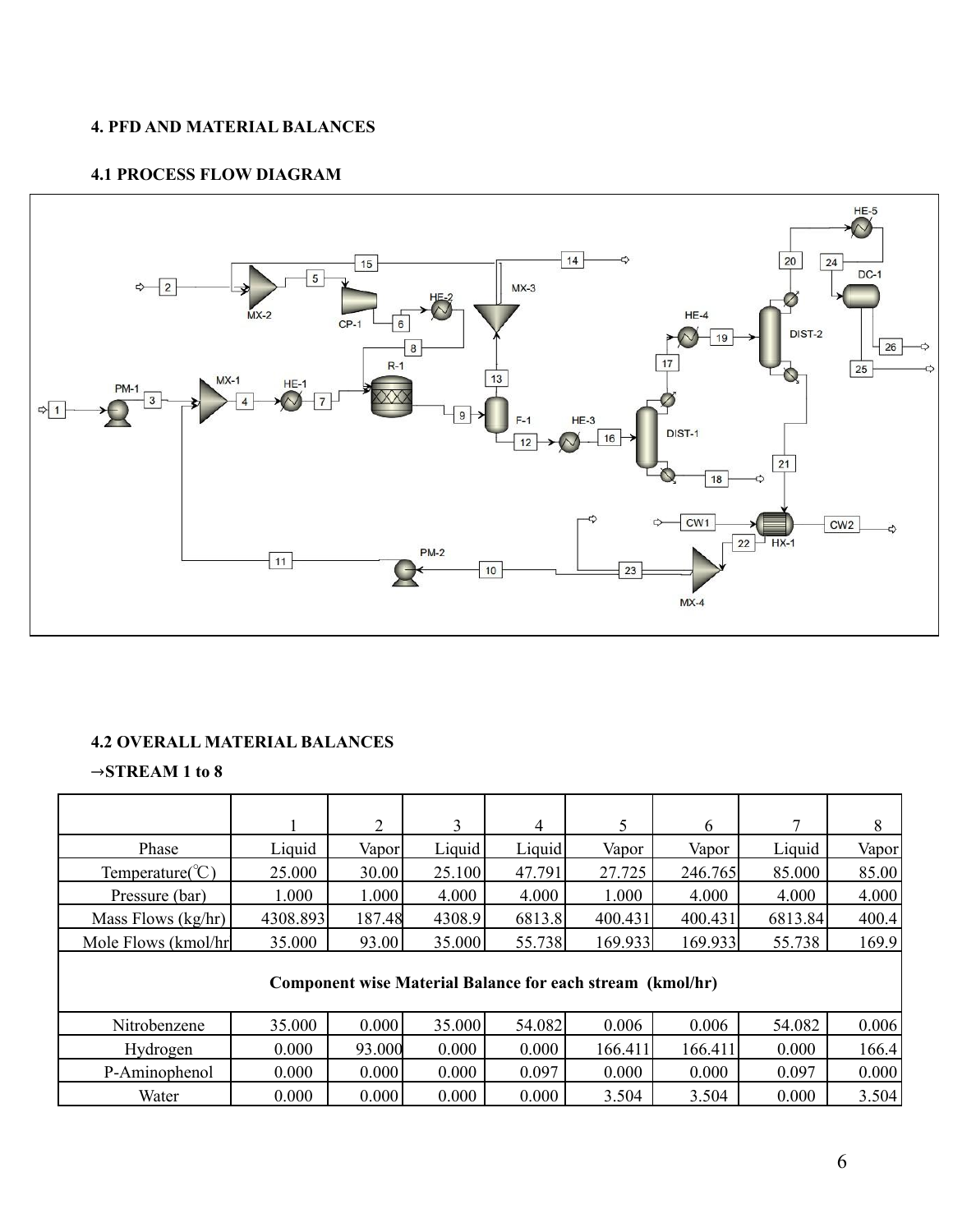| $\cdot$ .<br>n11222<br>$\mathbf{m}$ | .000 | 000 | .000<br>0 | $- - -$<br>$\cdot$ | $\sim$ $\sim$<br>0.01 | 0.011 | $- - -$<br>1.228 |  |
|-------------------------------------|------|-----|-----------|--------------------|-----------------------|-------|------------------|--|
|                                     |      |     |           |                    |                       |       |                  |  |

# →**STREAM 9 to 15**

|                                                           | 9        | 10      | 11      | 12     | 13    | 14    | 15     |  |  |
|-----------------------------------------------------------|----------|---------|---------|--------|-------|-------|--------|--|--|
| Phase                                                     | Mixed    | Liquid  | Liquid  | Liquid | Vapor | Vapor | Vapor  |  |  |
| Temperature $(C)$                                         | 85.000   | 85.000  | 85.115  | 25.000 | 25.00 | 25.00 | 25.00  |  |  |
| Pressure (bar)                                            | 4.000    | 1.000   | 4.000   | 1.000  | 1.000 | 1.000 | 1.000  |  |  |
| Mass Flows (kg/hr)                                        | 7214.285 | 2504.95 | 2504.95 | 6948.1 | 266.2 | 53.24 | 212.95 |  |  |
| Mole Flows (kmol/hr)                                      | 193.217  | 20.738  | 20.738  | 97.051 | 96.17 | 19.23 | 76.933 |  |  |
| Component wise Material Balance for each stream (kmol/hr) |          |         |         |        |       |       |        |  |  |
| Nitrobenzene                                              | 21.635   | 19.082  | 19.082  | 21.627 | 0.008 | 0.002 | 0.006  |  |  |
| Hydrogen                                                  | 91.769   | 0.000   | 0.000   | 0.005  | 91.76 | 18.35 | 73.411 |  |  |
| $p$ -aminophenol                                          | 22.815   | 0.097   | 0.097   | 22.815 | 0.000 | 0.000 | 0.000  |  |  |
| water                                                     | 45.693   | 0.000   | 0.000   | 41.313 | 4.380 | 0.876 | 3.504  |  |  |
| aniline                                                   | 11.305   | 1.558   | 1.558   | 11.291 | 0.014 | 0.003 | 0.011  |  |  |

# **STREAM 16 to 22**

|                             | 16                                                        | 17     | 18     | 19     | 20     | 21     | 22     |  |  |
|-----------------------------|-----------------------------------------------------------|--------|--------|--------|--------|--------|--------|--|--|
| Phase                       | Mixed                                                     | Vapor  | Liquid | Mixed  | Vapor  | Liquid | Liquid |  |  |
| . Temperature $(^{\circ}C)$ | 120.00                                                    | 176.91 | 283.48 | 120.00 | 134.48 | 208.95 | 85.000 |  |  |
| Pressure (bar)              | 1.000                                                     | 1.000  | 1.000  | 1.000  | 1.000  | 1.000  | 1.000  |  |  |
| Mass Flows (kg/hr)          | 6948.1                                                    | 4468.2 | 2479.9 | 4468.2 | 1684.9 | 2783.3 | 2783.3 |  |  |
| Mole Flows (kmol/hr)        | 97.051                                                    | 74.328 | 22.723 | 74.328 | 51.286 | 23.042 | 23.042 |  |  |
|                             | Component wise Material Balance for each stream (kmol/hr) |        |        |        |        |        |        |  |  |
| Nitrobenzene                | 21.627                                                    | 21.612 | 0.015  | 21.612 | 0.410  | 21.203 | 21.203 |  |  |
| Hydrogen                    | 0.005                                                     | 0.005  | 0.000  | 0.005  | 0.005  | 0.000  | 0.000  |  |  |
| $p$ -aminophenol            | 22.815                                                    | 0.108  | 22.707 | 0.108  | 0.000  | 0.108  | 0.108  |  |  |
| water                       | 41.313                                                    | 41.313 | 0.000  | 41.313 | 41.313 | 0.000  | 0.000  |  |  |
| aniline                     | 11.291                                                    | 11.290 | 0.000  | 11.290 | 9.559  | 1.731  | 1.731  |  |  |

# **STREAM 23 onwards**

|                             | $\sim$<br>ر_              | 24     | ጎፍ<br>ں ک | 26                                               | $\sqrt{\rm W1}$<br>VV 1 | ${\rm CW2}$ |
|-----------------------------|---------------------------|--------|-----------|--------------------------------------------------|-------------------------|-------------|
| Phase                       | $\cdot$ $\cdot$<br>Liquid | Mixed  | Liquid    | $\cdot$ $\cdot$<br>$\text{L1}$ quid <sup>1</sup> | $\sqcup$ lquid $\sqcup$ | Mixed       |
| $\sim$<br>Temperature $(C)$ | 85.000<br>Qς              | 30.000 | 30.000    | 30.000                                           | 5.000                   | 102.083     |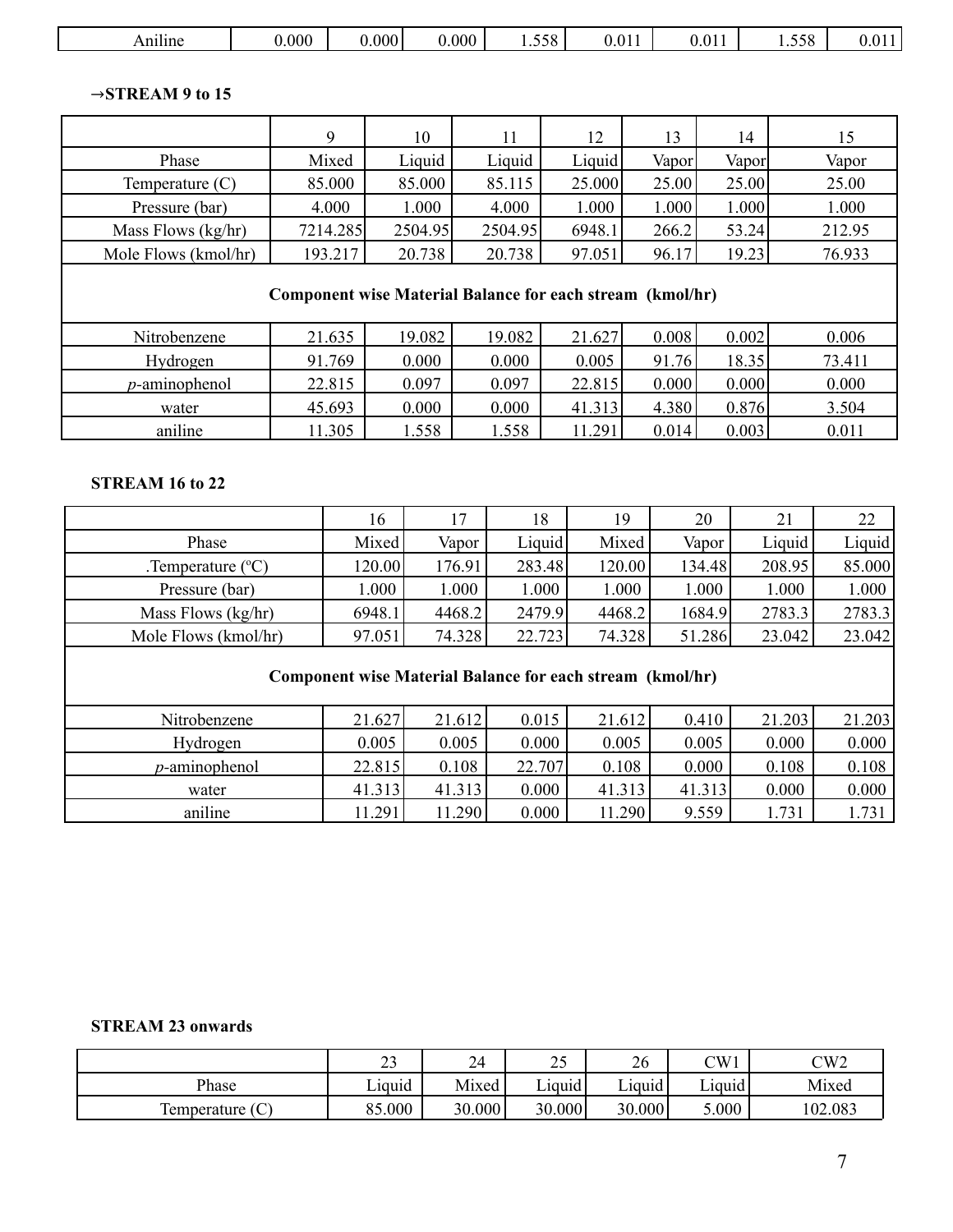| Pressure (bar)                                            | 1.000   | 1.000  | 1.000  | 1.000  | 1.000  | 1.000   |  |  |
|-----------------------------------------------------------|---------|--------|--------|--------|--------|---------|--|--|
| Mass Flows (kg/hr)                                        | 278.327 | 1684.9 | 967.55 | 717.36 | 360.30 | 360.306 |  |  |
| Mole Flows (kmol/hr)                                      | 2.304   | 51.286 | 11.470 | 39.817 | 20.000 | 20.000  |  |  |
| Component wise Material Balance for each stream (kmol/hr) |         |        |        |        |        |         |  |  |
| Nitrobenzene                                              | 2.120   | 0.410  | 0.410  | 0.000  | ۰      |         |  |  |
| Hydrogen                                                  | 0.000   | 0.005  | 0.005  | 0.000  | ٠      |         |  |  |
| $p$ -aminophenol                                          | 0.011   | 0.000  | 0.000  | 0.000  | ۰      |         |  |  |
| water                                                     | 0.000   | 41.313 | 1.497  | 39.816 | 20.000 | 20.000  |  |  |
| aniline                                                   | 0.173   | 9.559  | 9.558  | 0.001  |        |         |  |  |

# **5. UTILITY REQUIREMENTS**

A summary of the amount of electricity, cooling water, and steam required to operate the plant can be found in the table below.

| UTILITY       |              |          |                   |  |  |  |  |
|---------------|--------------|----------|-------------------|--|--|--|--|
| <b>Name</b>   | <b>Fluid</b> | Rate     | <b>Rate Units</b> |  |  |  |  |
| Electricity   |              | 374.203  | KW                |  |  |  |  |
| Cooling Water | Water        | 0.085646 | MMGAL/H           |  |  |  |  |
| Steam @100PSI | <b>Steam</b> | 3.011514 | KLB/H             |  |  |  |  |
| Steam @400PSI | <b>Steam</b> | 5.362324 | KLB/H             |  |  |  |  |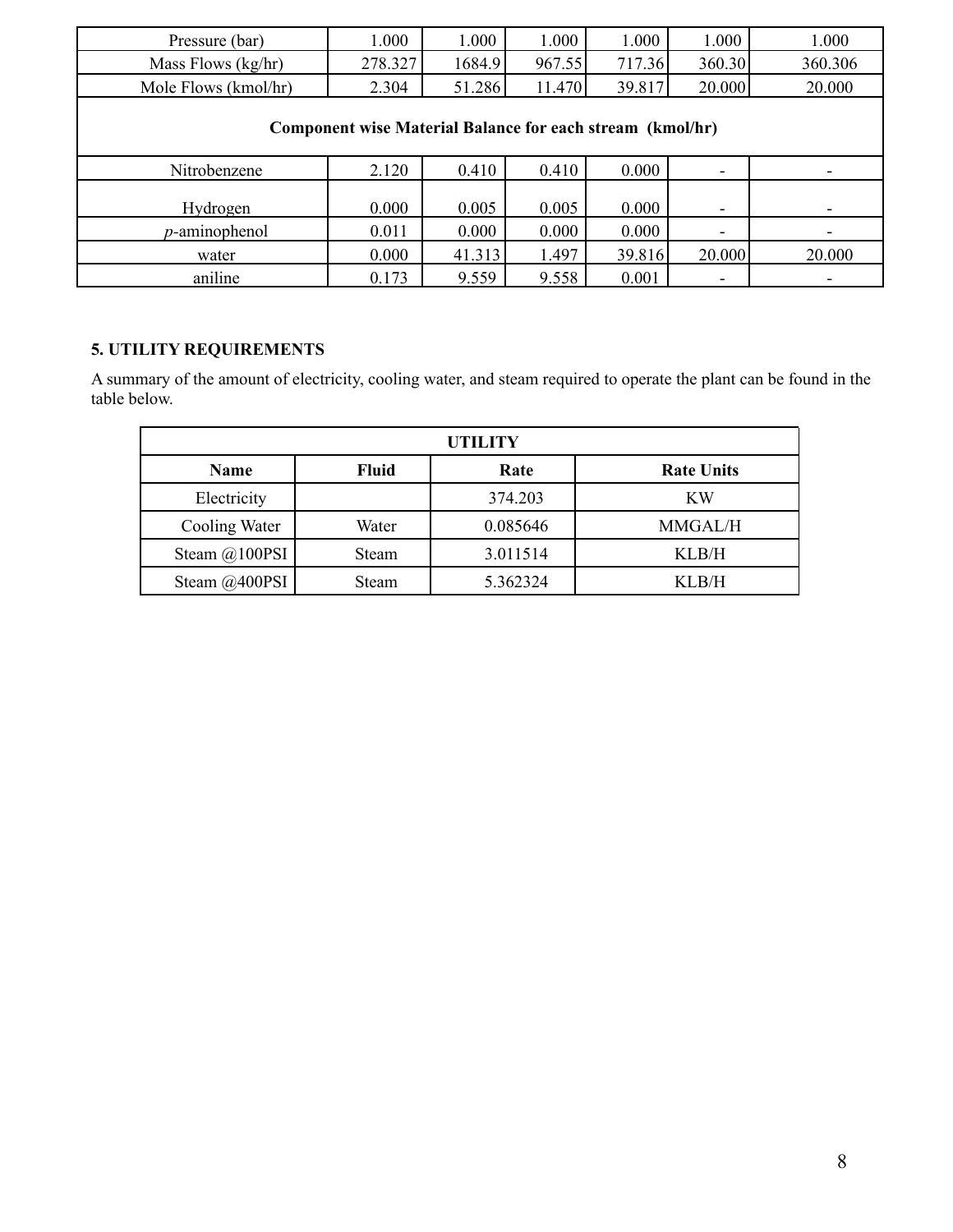#### **6. PROCESS DESCRIPTION AND EQUIPMENT DETAILS**

#### **6.1 SIMPLIFIED BLOCK DIAGRAM**



According to the route selected for the production of the p-aminophenol, raw materials required are Nitrobenzene and Hydrogen. Input stream is fed into the stoichiometric reactor with overall conversion of nitrobenzene as 0.60 and the selectivity of p-aminophenol as 0.70. The output stream of the reactor consists of nitrobenzene, hydrogen, aniline, water and para-aminophenol. Based on the compound's chemical properties, (as mentioned in section 4.3) first we have used a flash drum to separate hydrogen from the remaining compounds of the output stream. Hydrogen comes from the top stream of the flash drum. Hydrogen stream is recycled, with 0.8 split fraction for recycle stream. Input stream and recycled hydrogen stream are mixed and compressed before entering the reactor. The bottom stream of the flash drum consists of nitrobenzene, aniline, water and para aminophenol. This stream is fed to the first distillation column, operating at 1 bar partial condenser with a reflux ratio of 1.5. In this distillation column, p-aminophenol is separated from the mixture as the bottom product. The distillate is fed into another distillation column, operating at 1 bar partial condenser with a reflux ratio 1.25 where nitrobenzene is separated from the bottom stream. This nitrobenzene is recycled, the input and recycle stream are mixed in the mixer and then fed into the reactor. The top stream of the second distillation column consists of water and aniline. This stream is fed into the decanter, where water and aniline are separated. Hence with the use of a flash drum, two-distillation column and a decanter all the products from the reactor are separated.

#### **6.2 EQUIPMENTS USED**

#### **a. Reactor**

Stoichiometric reactor has been used in the ASPEN Simulation where the nitrobenzene and hydrogen are reacted to obtain the desired product i.e. para-aminophenol.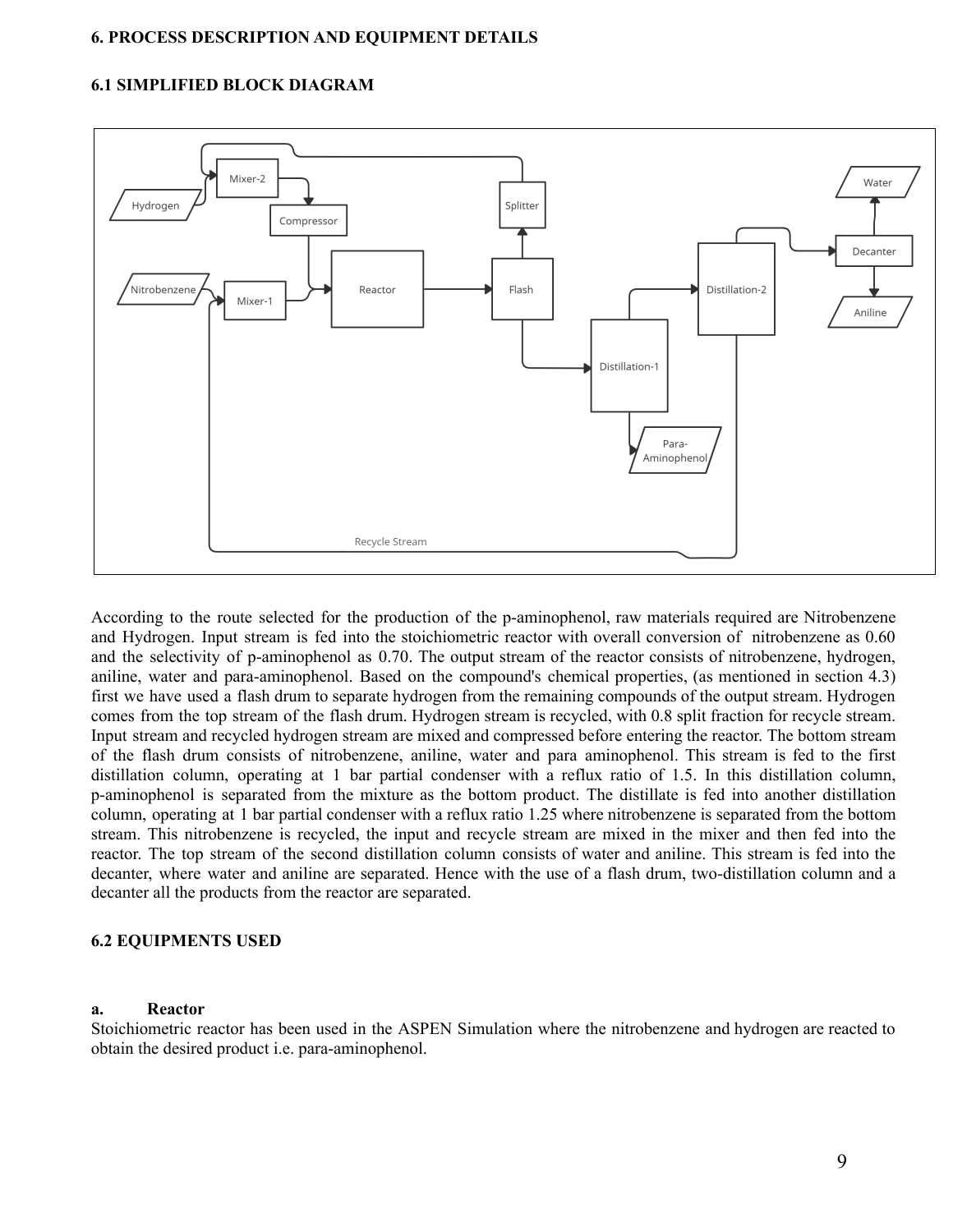| Reactor                                  |         |
|------------------------------------------|---------|
| Liquid volume [1]                        | 889.605 |
| Vessel diameter [meter]                  | 0.610   |
| Vessel tangent to tangent height [meter] | 3.048   |
| Design gauge pressure [barg]             | 4.710   |
| Design temperature [C]                   | 121.111 |

# **b. Flash Drum**

Flash Drum is used to separate the hydrogen from the output stream of the reactor. Output stream consists of water, aniline, para- aminophenol, and unreacted hydrogen and nitrobenzene.

| F-1-flash drum                           |             |
|------------------------------------------|-------------|
| Liquid volume [1]                        | 3269.297609 |
| Vessel diameter [meter]                  | 1.0668      |
| Vessel tangent to tangent height [meter] | 3.6576      |
| Design gauge pressure [barg]             | 4.710460804 |
| Design temperature [C]                   | 121.1111111 |
| Operating temperature [C]                | 85          |

### **c. Distillation Column**

Two distillation columns are used to separate the para-aminophenol and nitrobenzene respectively.

|                                          | DIST-1-tower | DIST-2-tower |
|------------------------------------------|--------------|--------------|
| Diameter Bottom section [meter]          | 1.524        | 1.372        |
| Bottom tangent to tangent height [meter] | 8.534        | 10.973       |
| Design gauge pressure Bottom [barg]      | 1.034        | 1.034        |
| Design temperature Bottom [C]            | 311.264      | 236.729      |
| Operating temperature Bottom [C]         | 283.487      | 208.952      |
| Number of trays Bottom section           | 8.000        | 12.000       |
| Bottom Tray type                         | <b>SIEVE</b> | <b>SIEVE</b> |
| Bottom Tray spacing [meter]              | 0.610        | 0.610        |
| Reflux Ratio                             | 1.5          | 1.25         |

# **d. Decanter**

Decanter is used in the final stage to separate water and aniline.

|                   | DC-1        |
|-------------------|-------------|
| Liquid volume [1] | 2401.932948 |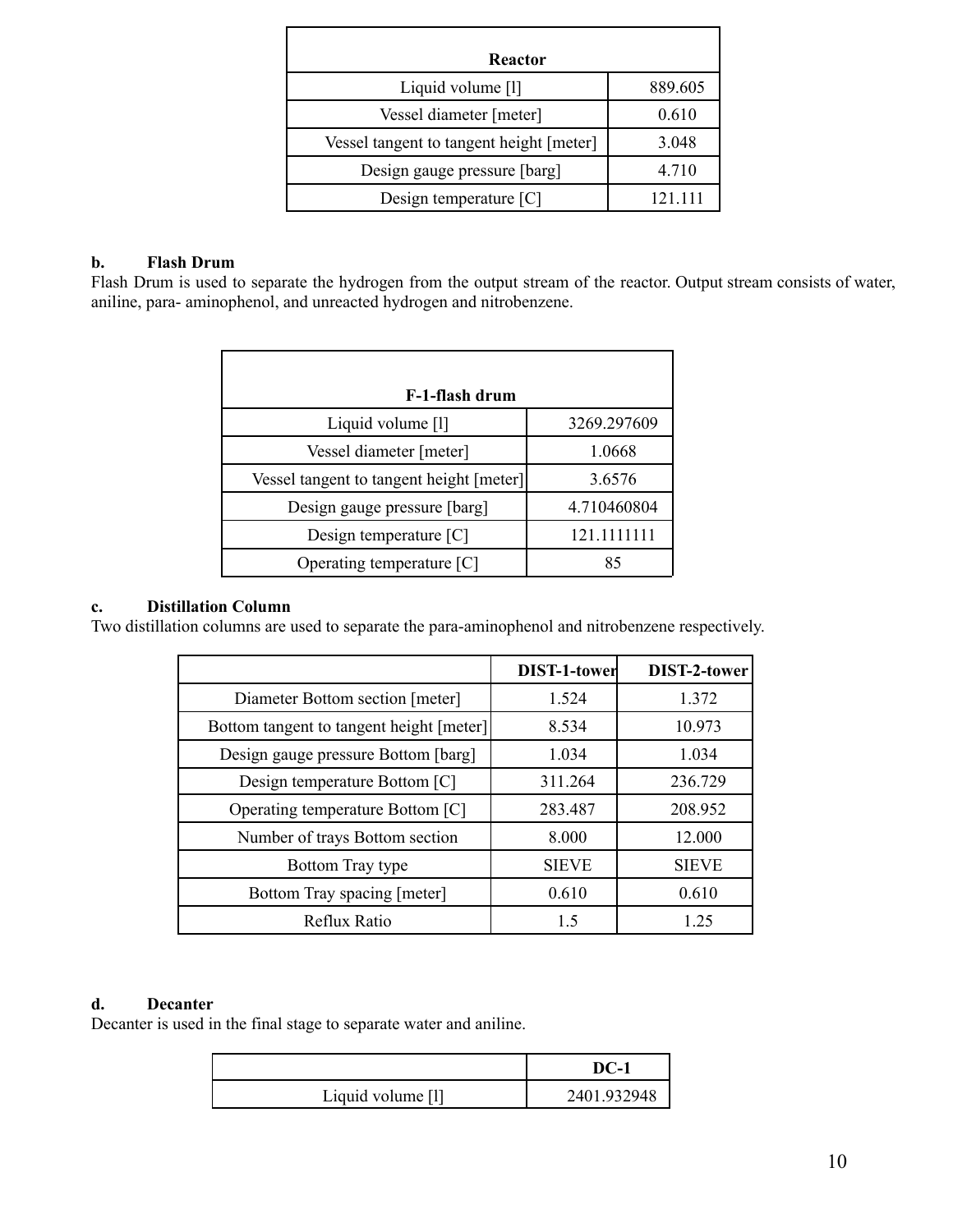| Vessel diameter [meter]                  | 0.9144      |
|------------------------------------------|-------------|
| Vessel tangent to tangent height [meter] | 3.6576      |
| Design gauge pressure [barg]             | 1.03425     |
| Vacuum design gauge pressure [barg]      | $-1.00667$  |
| Design temperature $[C]$                 | 121.1111111 |
| Operating temperature [C]                |             |

# **e. Compressor**

Compressor is used to compress the output stream of the mixer, which consists of the input hydrogen and the recycled hydrogen.

| Centrif gas compressor              |          |  |  |  |  |
|-------------------------------------|----------|--|--|--|--|
|                                     | $CP-1$   |  |  |  |  |
| Actual gas flow rate Inlet [l/min]  | 70884.03 |  |  |  |  |
| Design gauge pressure Inlet [barg]  | $-0.01$  |  |  |  |  |
| Design temperature Inlet [C]        | 27.73    |  |  |  |  |
| Design temperature Outlet [C]       | 246.77   |  |  |  |  |
| Design gauge pressure Outlet [barg] | 2.99     |  |  |  |  |
| Driver power [kW]                   | 303.04   |  |  |  |  |
| Molecular weight                    | 2.36     |  |  |  |  |
| Specific heat ratio                 | 1.40     |  |  |  |  |
| Compressibility factor Inlet        | 1.00     |  |  |  |  |
| Compressibility factor Outlet       | 1.00     |  |  |  |  |
| Driver type                         | MOTOR    |  |  |  |  |

# **f. Heaters**

Five heaters are used in the simulation to control the temperature and pressure of the streams entering into the distillation columns, reactor or the flash drum.

| <b>Heater</b>                      |        |        |        |        |        |  |  |  |
|------------------------------------|--------|--------|--------|--------|--------|--|--|--|
|                                    | $HE-1$ | $HE-2$ | $HE-3$ | $HE-4$ | $HE-5$ |  |  |  |
| Quantity                           | 1.00   | 1.00   | 1.00   | 1.00   | 1.00   |  |  |  |
| Heat transfer area [sqm]           | 1.50   | 7.52   | 9.25   | 7.00   | 48.23  |  |  |  |
| Tube design gauge pressure [barg]  | 7.61   | 4.16   | 7.61   | 4.16   | 4.16   |  |  |  |
| Tube design temperature [C]        | 192.11 | 274.54 | 192.11 | 204.69 | 162.26 |  |  |  |
| Tube operating temperature [C]     | 164.33 | 35.00  | 164.33 | 35.00  | 35.00  |  |  |  |
| Tube outside diameter [meter]      | 0.03   | 0.03   | 0.03   | 0.03   | 0.03   |  |  |  |
| Shell design gauge pressure [barg] | 4.73   | 4.71   | 4.73   | 2.43   | 2.43   |  |  |  |
| Shell design temperature [C]       | 121.11 | 274.54 | 147.78 | 204.69 | 162.26 |  |  |  |
| Shell operating temperature [C]    | 85.00  | 246.77 | 120.00 | 176.91 | 134.48 |  |  |  |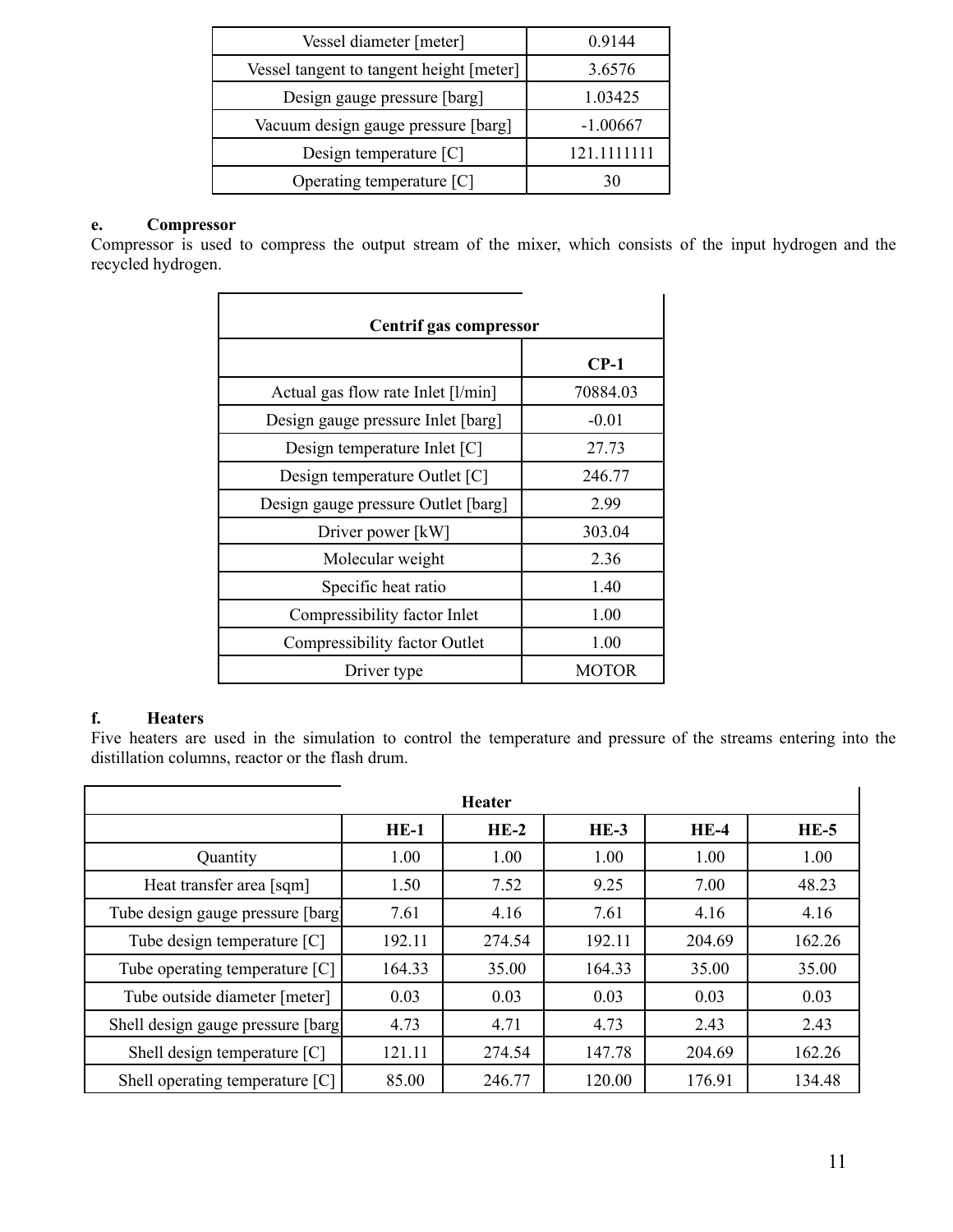| Tube length extended [meter] | 6.10     | 6.10       | 6.10     | 6.10      | 6.10      |
|------------------------------|----------|------------|----------|-----------|-----------|
| Tube pitch [meter]           | 0.03     | 0.03       | 0.03     | 0.03      | 0.03      |
| Number of tube passes        | 0.00     | $1.00\,$   | $1.00\,$ | $1.00\,$  | 1.00      |
| Number of shell passes       | 1.00     | $1.00\,$   | $1.00\,$ | $1.00\,$  | 1.00      |
| Heat Duty[cal/s]             | 27760.39 | $-53583.8$ | 159599.2 | $-143220$ | $-165063$ |

### **g. Heat Exchangers**

The bottom steam coming from the second column continues nitrobenzene. This stream needs to be cooled before sending to the reactor using a heat exchanger.

|                                    | $HX-1$   |
|------------------------------------|----------|
| Heat transfer area [sqm]           | 4.435531 |
| Tube design gauge pressure [barg]  | 0.020961 |
| Tube design temperature [C]        | 236.7294 |
| Tube operating temperature [C]     | 102.0834 |
| Tube outside diameter [meter]      | 0.0254   |
| Shell design gauge pressure [barg] | 0.020961 |
| Shell design temperature $[C]$     | 236.7294 |
| Shell operating temperature [C]    | 208.9516 |
| Tube length extended [meter]       | 6.096    |
| Tube pitch [meter]                 | 0.03175  |

### **6.3 SELECTIVITY AND CONVERSION IN RSTOIC**

The optimum conversion achievable using Pt-C catalyst in acidic medium is 61% with a selectivity of 77.8%<sup>[2]</sup>. Since, these optimum values were obtained in laboratory settings in batch reactors, the actual conversion and selectivity would be lesser.

We had set the conversion and selectivity to be 60% and 70% respectively. The actual conversion and selectivity in the plant reactor will be approximately similar, as the reactor conditions are the same. To produce *p-aminophenol*, we used a stoichiometric reactor having two reactions for the desired and the undesired products.

The overall reaction scheme can be represented as -

$$
A + 2B \rightarrow P + W \qquad (desired)
$$

$$
A + 3B \rightarrow E + 2W \qquad (undesired)
$$

where  $A = Nitrobenzene$ ,  $B = Hydrogen$ ,  $E = Aniline$ ,  $P = p-aminophenol$ ,  $W = Water$ 

Let  $\alpha$  and  $\beta$  be the extent of the desired and the undesired reaction respectively. Therefore the composition both the reactions can be expressed using the concept of extent of reaction as

 $A + 2B \rightarrow P + W$  (desired)

At completion of reaction,  $(F_{Ao} - \alpha) + (2F_{Bo} - 2\alpha) \rightarrow \alpha + \alpha$ 

 $A + 3B \rightarrow E + 2W$  (undesired)

$$
(F_{Ao} - \beta) + (3B - 3\beta) \rightarrow \beta + 2\beta
$$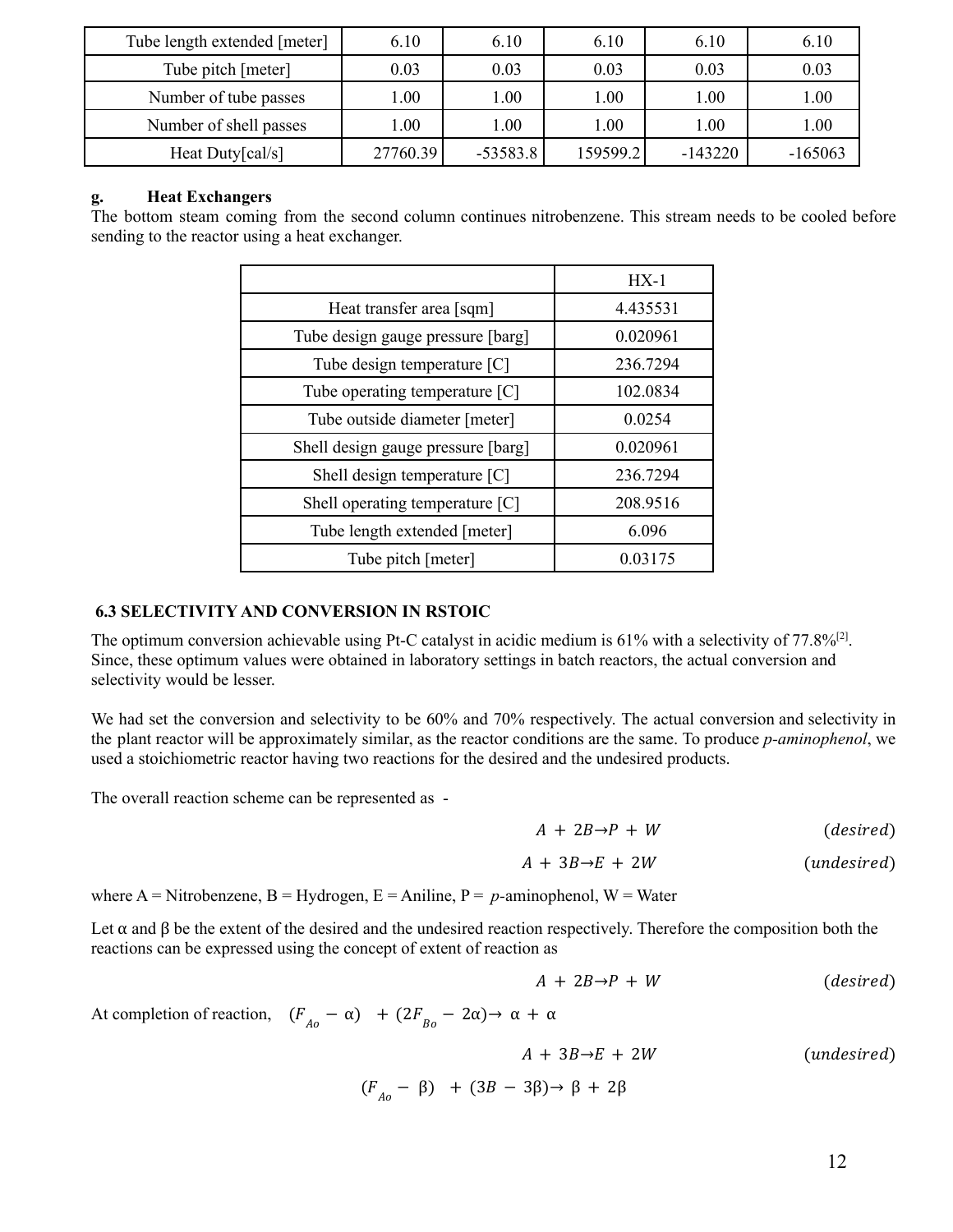The optimum selectivity of 75.5 % is required. Therefore the proportion of desired product is

$$
\therefore \frac{\alpha}{\alpha+\beta} \times 100 = 70
$$

Also, the overall conversion of 61% is selected.

$$
\therefore \text{Conversion}(X) = \frac{\text{moles of A reacted}}{\text{moles of A feed}} = \frac{\alpha + \beta}{2F_{Ao}} = 0.60
$$

Solving for  $\alpha$  and  $\beta$  we get

$$
\alpha = 0.84 F_{Ao} \qquad \text{and} \qquad \beta = 0.36 F_{Ao}
$$

The conversions for individual reactions can be calculated as

$$
X_1 = \frac{\alpha}{2F_{Ao}} = \frac{0.84 F_{Ao}}{2F_{Ao}} = 0.42 \qquad X_2 = \frac{\beta}{2F_{Ao}} = \frac{0.36 F_{Ao}}{2F_{Ao}} = 0.18
$$

A stoichiometric reactor operating at  $85^{\degree}C$  and 0.4 MPa having the conversion of 0.42 and 0.18 for the desired and undesired reactions was modelled to produce the product.

The overall reaction scheme can be represented as -

$$
A + 2B \rightarrow P + W \qquad (desired)
$$

$$
A + 3B \rightarrow E + 2W \qquad (undesired)
$$

where  $A =$  Nitrobenzene,  $B =$  Hydrogen,  $E =$  Aniline,  $P = p$ -aminophenol,  $W =$  Water

Let  $\alpha$  and  $\beta$  be the extent of the desired and the undesired reaction respectively. Therefore the composition both the reactions can be expressed using the concept of extent of reaction as

$$
A + 2B \rightarrow P + W \qquad (desired)
$$

At completion of reaction,  $(F_{Ao} - \alpha) + (2F_{Bo} - 2\alpha) \rightarrow \alpha + \alpha$ 

 $A + 3B \rightarrow E + 2W$  (undesired)  $(F_{Ao} - \beta)$  +  $(3B - 3\beta) \rightarrow \beta + 2\beta$ 

The optimum selectivity is 75.5 
$$
\%
$$
 is required. Therefore the proportion of desired product is

$$
\therefore \frac{\alpha}{\alpha+\beta} \times 100 = 70
$$

Also, the overall conversion of 61% is selected.

$$
\therefore \text{Conversion}(X) = \frac{\text{moles of A reacted}}{\text{moles of A feed}} = \frac{\alpha + \beta}{2F_{A0}} = 0.60
$$

Solving for  $\alpha$  and  $\beta$  we get

$$
\alpha = 0.84 F_{Ao} \qquad \text{and} \qquad \beta = 0.36 F_{Ao}
$$

The conversions for individual reactions can be calculated as

$$
X_{1} = \frac{\alpha}{2 F_{Ao}} = \frac{0.84 F_{Ao}}{2 F_{Ao}} = 0.42 \qquad X_{2} = \frac{\beta}{2 F_{Ao}} = \frac{0.36 F_{Ao}}{2 F_{Ao}} = 0.18
$$

A stoichiometric reactor operating at  $85\degree C$  and 0.4 MPa having the conversion of 0.42 and 0.18 for the desired and undesired reactions was modelled to produce the product.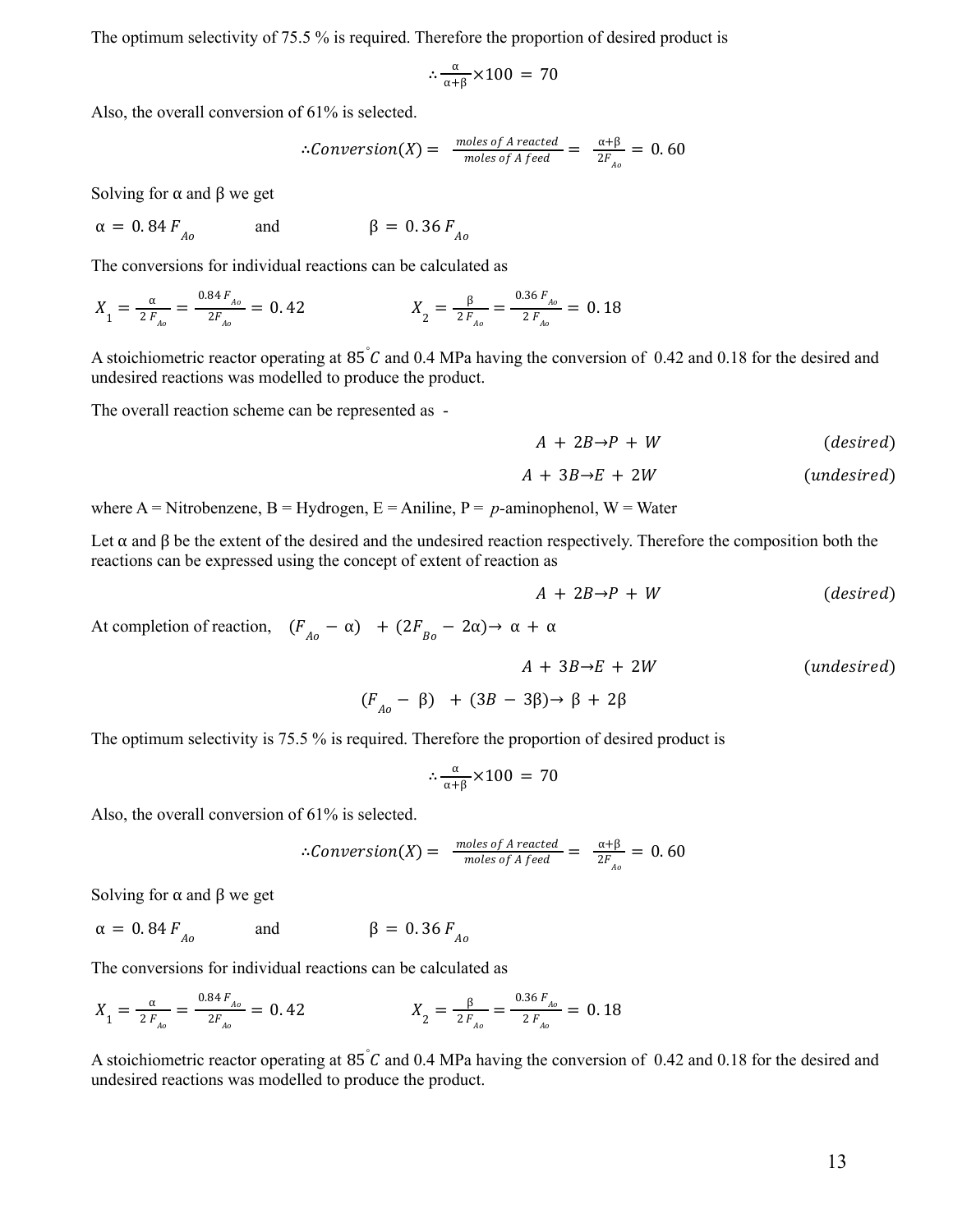#### **6.4 PRESSURE VESSEL DESIGN**

A high pressure vessel should be constructed of appropriate material and should be of sufficient thickness so that it is able handle the pressure inside it. Moreover, while fabricating the vessel the maximum limit of the joints and welds must be examined thoroughly.

The thickness of a pressure vessel is given as

$$
t = \frac{p_{D_i}}{2f_{ds}J - P}
$$

where t is the shell thickness, P is design pressure,  $f_{ds}$  is design stress,  $D_i$  is internal diameter and J is the joint efficiency.

It is safe to consider the design pressure to be 10% more than the maximum pressure.

From the simulation properties of reactor are

$$
D_i = 0.610 \text{ m}
$$
  $P_{des} = 5.710 \text{ bar}$ 

Assuming the design stress  $f_{ds}$  to be 5,000 psi (344.7 bar) (from literature)

$$
t = \frac{5.710 \times 0.610}{2 \times 344.7 \times 1 - 5.710} = 5.09 \times 10^{-3} m \qquad \therefore t = 5.09 mm
$$

#### **Stress due to internal pressure**

Circumferential stress (tensile),  $f_c = \frac{PD_i}{2t} = \frac{5.71 \times 10^4 \times 0.610}{2 \times 5.09 \times 10^{-3}}$  $\frac{71\times10^{4}\times0.610}{2\times5.09\times10^{-3}} = 34.22$  MN/m<sup>2</sup> Axial stress (compressive)  $f_a = \frac{P D_i}{4 t} = \frac{f_c}{2} = 17.11 M N/m^2$ **Stress due to weight** (compressive),  $f_w = \frac{W}{\pi (D_f + W)}$  $\pi (D_i + t)t$ 

An approximate expression for the total weight of the shell is

$$
W_{shell} = C_v \pi \rho_m D_m g \left( H_V + 0.8 D_m \right) t \times 10^{-3}
$$

where  $H_v =$  of shell or reactor =3.048 m

$$
\rho_m = \text{density of vessel material} = 7800 \, kg/m^3 \, (\text{ASTM A516 Grade 70 steel})
$$

- $t$  = wall thickness = 5.09 mm
- $g =$  gravitational acceleration, 9.81  $m/s^2$

$$
D_m = (D_i + t \times 10^{-3}) = 0.61509 \text{ m}
$$

 $C_v$  = factor taken to account the weight of manhole, internal support etc., taking

it to be 1.08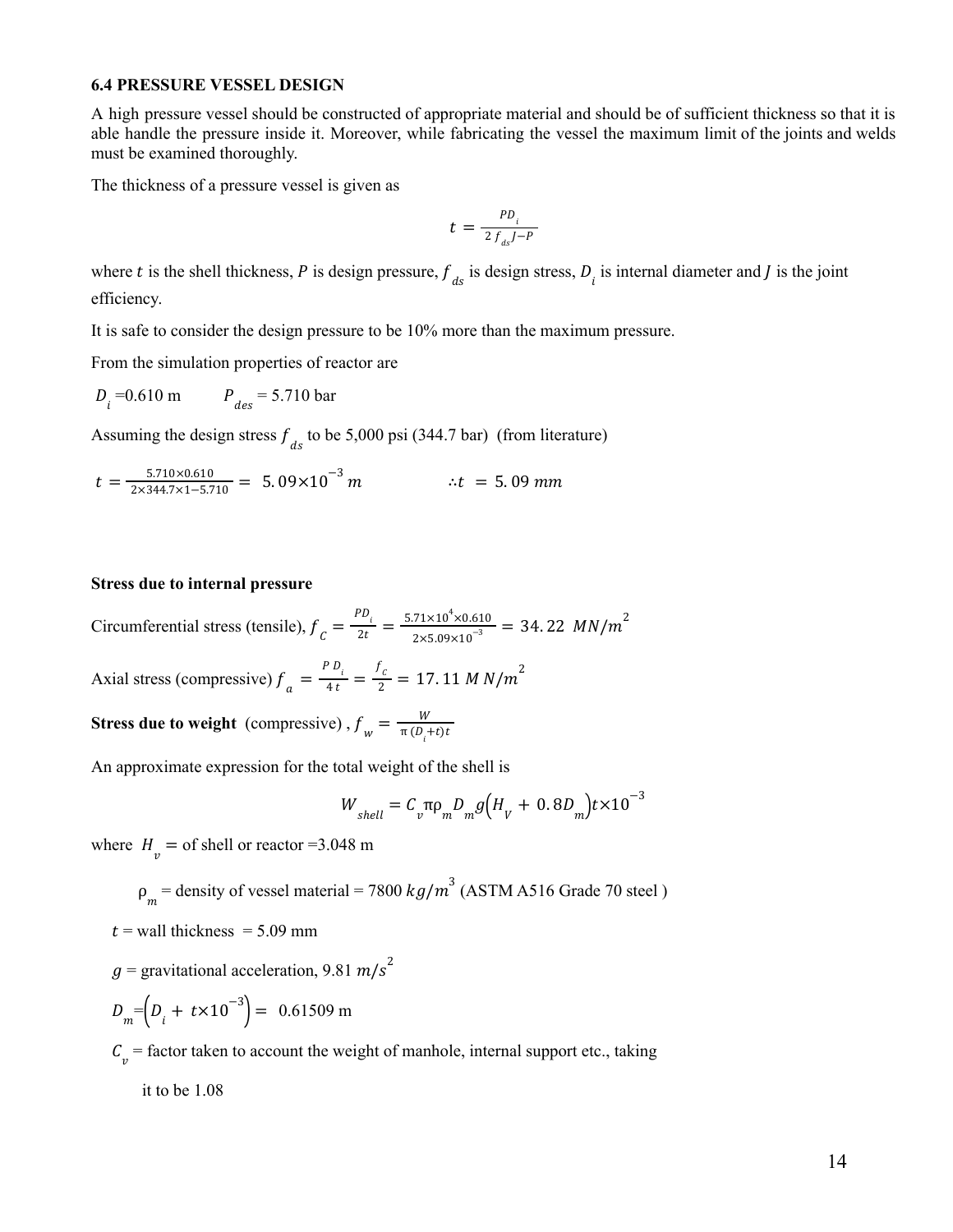∴  $W_{shell}$  = 1.08 $\pi$ ×7800×0.615×9.81×(3.54)5.09 × 10<sup>-3</sup> = 2877 N

$$
\therefore f_{w} = \frac{2877}{\pi (0.61) 0.00509} = 0.295 \, MN/m^{2}
$$

The diameter of our reactor vessel is 0.62 m, for a satisfactory design the thickness of the reactor vessel should be larger than 3 mm. We have selected the thickness to be 5.09 mm, which is more than the threshold.

# **7. EQUIPMENT COST SUMMARY**

### →**Reactor**

|       | Reactor                                |        |               |       |                                |                   |  |
|-------|----------------------------------------|--------|---------------|-------|--------------------------------|-------------------|--|
|       |                                        |        | Equipment Wei |       |                                |                   |  |
|       | Name quipment Cost [Installed Cost [U] |        | [LBS]         |       | stalled Weight ility Cost [USI | Total Utility Cos |  |
| $R-1$ | 64500                                  | 205100 | 5500          | 20506 |                                |                   |  |

### **J**→**Flash Drum**

|     | <b>Flash Drum</b>                      |        |               |                |             |                      |  |  |
|-----|----------------------------------------|--------|---------------|----------------|-------------|----------------------|--|--|
|     |                                        |        | Equipment Wei |                | Utility Cos | <b>Total Utility</b> |  |  |
|     | Name quipment Cost [Installed Cost [U] |        | [LBS]         | stalled Weight | [USD/HR]    | Cost(USD/Year)       |  |  |
| F-1 | 7700                                   | 106700 | 3000          | 13409          |             |                      |  |  |

# →**Distillation Column**

| <b>Distillation Column</b> |                                          |        |       |                    |                      |                |  |  |
|----------------------------|------------------------------------------|--------|-------|--------------------|----------------------|----------------|--|--|
| Equipment Wel              |                                          |        |       | <b>Utility Cos</b> | <b>Total Utility</b> |                |  |  |
|                            | Name   quipment Cost [Installed Cost [U] |        | [LBS] | stalled Weight     | [USD/HR]             | Cost(USD/Year) |  |  |
| DIST-1                     | 206700                                   | 678800 | 54990 | 126898             | 4.554475             | 32792.22       |  |  |
| DIST-2                     | 154100                                   | 563300 | 31070 | 85153              | 65.258894            | 469864.0368    |  |  |

#### →**Decanter**

|      | <b>Decanter</b>                          |        |                        |                |                         |                                        |  |
|------|------------------------------------------|--------|------------------------|----------------|-------------------------|----------------------------------------|--|
|      | Name   quipment Cost [Installed Cost [U] |        | Equipment Wei<br>[LBS] | stalled Weight | Utility Cos<br>[USD/HR] | <b>Total Utility</b><br>Cost(USD/Year) |  |
| DC-1 | 5800                                     | 110500 | 2600                   | 11524          |                         |                                        |  |

### →**Compressor**

| Compressor |                                        |  |               |                |                    |                              |
|------------|----------------------------------------|--|---------------|----------------|--------------------|------------------------------|
|            |                                        |  | Equipment Wel |                | <b>Utility Cos</b> |                              |
|            | Name quipment Cost [Installed Cost [U] |  | ILBS1         | stalled Weight |                    | [USD/HR tal Utility Cost(USD |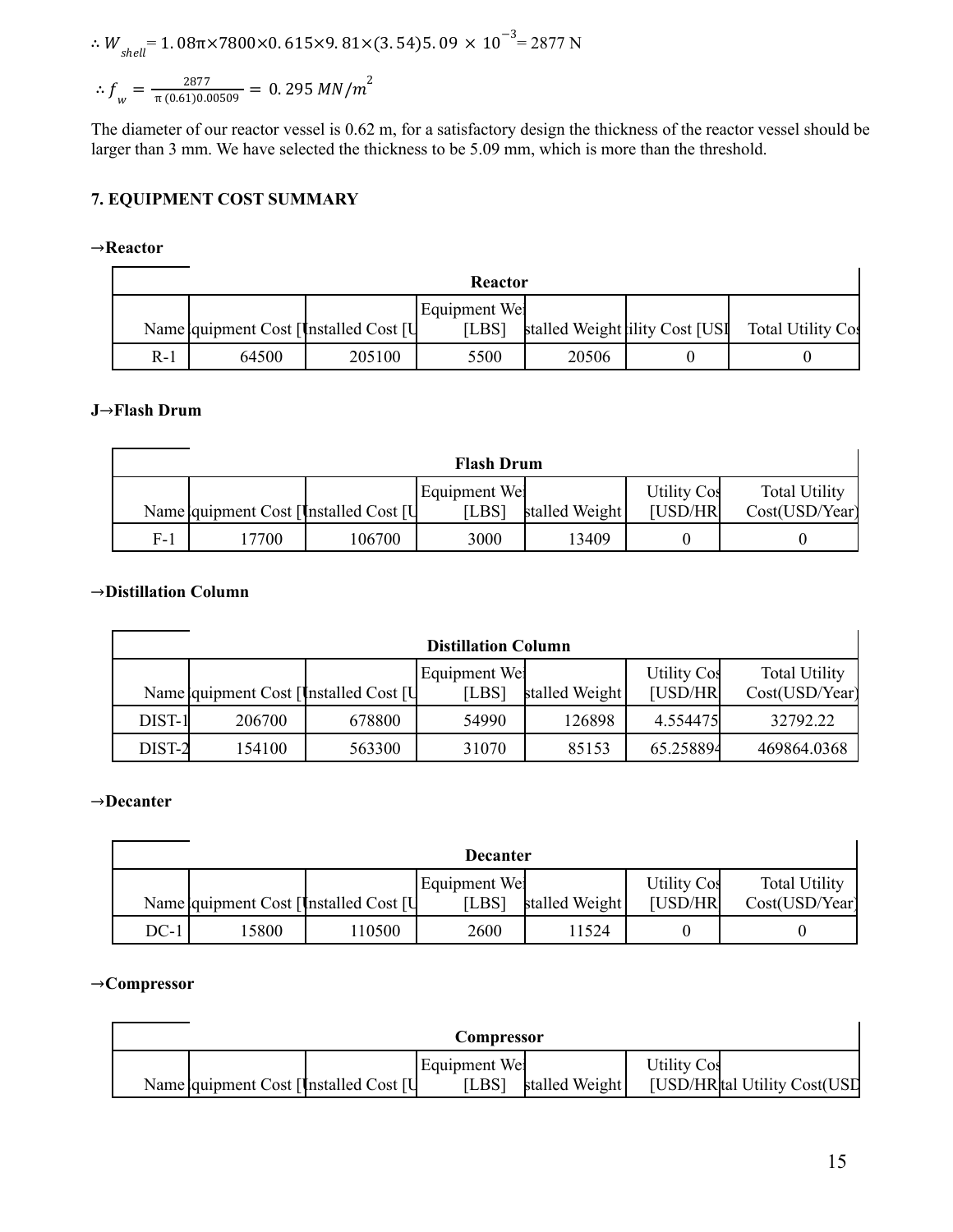| $\cap$ n<br>۰.<br>◡ | 4000<br>$\sim$ $\sim$<br>. . <i>. .</i> | 1800<br>⊥ J <i>⊟</i> | 22600 | 38729<br>20 I<br>∼ | 26.0167<br>ال ، | 0.7330<br>240.0 |
|---------------------|-----------------------------------------|----------------------|-------|--------------------|-----------------|-----------------|
|                     |                                         |                      |       |                    |                 |                 |

# →**Heater**

| <b>Heater</b> |       |       |      |       |           |                                                                                                            |  |  |
|---------------|-------|-------|------|-------|-----------|------------------------------------------------------------------------------------------------------------|--|--|
|               |       |       |      |       |           | Name Equipment Cost [Unstalled Cost [Unipment Weight stalled Weight  ility Cost [US] tal Utility Cost (USD |  |  |
| $HE-1$        | 8400  | 62300 | 500  | 7792  | 3.632125  | 26151.3                                                                                                    |  |  |
| $HE-2$        | 10100 | 62400 | 1200 | 7741  | 0.5508    | 3965.76                                                                                                    |  |  |
| $HE-3$        | 10800 | 65700 | 1300 | 8973  | 20.881599 | 150347.5128                                                                                                |  |  |
| $HE-4$        | 10000 | 61400 | 1100 | 7291  | 1.47216   | 10599.552                                                                                                  |  |  |
| $HE-5$        | 17300 | 88200 | 4100 | 16651 | 1.69668   | 12216.096                                                                                                  |  |  |

# →**Mixer**

| <b>Mixer</b> |                                        |     |               |  |  |                                                   |  |
|--------------|----------------------------------------|-----|---------------|--|--|---------------------------------------------------|--|
|              |                                        |     | Equipment Wel |  |  |                                                   |  |
|              | Name quipment Cost [Installed Cost [U] |     | [LBS]         |  |  | stalled Weight ility Cost [UStal Utility Cost(USD |  |
| $MX-1$       | 666.67                                 | 120 |               |  |  | 7200                                              |  |
| $MX-2$       | 666.67                                 | 120 |               |  |  | 7200                                              |  |
| $MX-3$       | 666.67                                 | 120 |               |  |  | 7200                                              |  |

# →**Pump**

| Pump   |                                        |       |               |                    |                      |                |  |  |
|--------|----------------------------------------|-------|---------------|--------------------|----------------------|----------------|--|--|
|        |                                        |       | Equipment Wel | <b>Utility Cos</b> | <b>Total Utility</b> |                |  |  |
|        | Name quipment Cost [Installed Cost [U] |       | [LBS]         | stalled Weight     | [USD/HR]             | Cost(USD/Year) |  |  |
| $PM-1$ | 4000                                   | 31800 | 200           | 3130               | 0.0434               | 312.48         |  |  |
| $PM-2$ | 4000                                   | 31800 | 190           | 3120               | 0.028675             | 206.46         |  |  |

# →**Heat Exchanger**

| <b>Heat Exchanger</b> |                                        |       |                        |                |                         |                                        |  |  |
|-----------------------|----------------------------------------|-------|------------------------|----------------|-------------------------|----------------------------------------|--|--|
|                       | Name quipment Cost [Installed Cost [U] |       | Equipment Wei<br>[LBS] | stalled Weight | Utility Cos<br>[USD/HR] | <b>Total Utility</b><br>Cost(USD/Year) |  |  |
| HX-1                  | 9700                                   | 64400 | 1000                   | 8517           |                         |                                        |  |  |

# **NET COST**

| <b>Net Cost</b> |                 |                  |                              |             |         |                                                         |  |
|-----------------|-----------------|------------------|------------------------------|-------------|---------|---------------------------------------------------------|--|
| (In Rs)         | Equipment Cos   |                  | Installed Cost Equipment Wei |             |         | Installed Weigl Utility Cost (Rs/otal Utility Cost (per |  |
| Total Cos       | $Rs14.38$ crore | $Rs$ 27.56 crore | 58207.5 Kg                   | 161745.3 Kg | 9363.54 | Rs 6.74 crore                                           |  |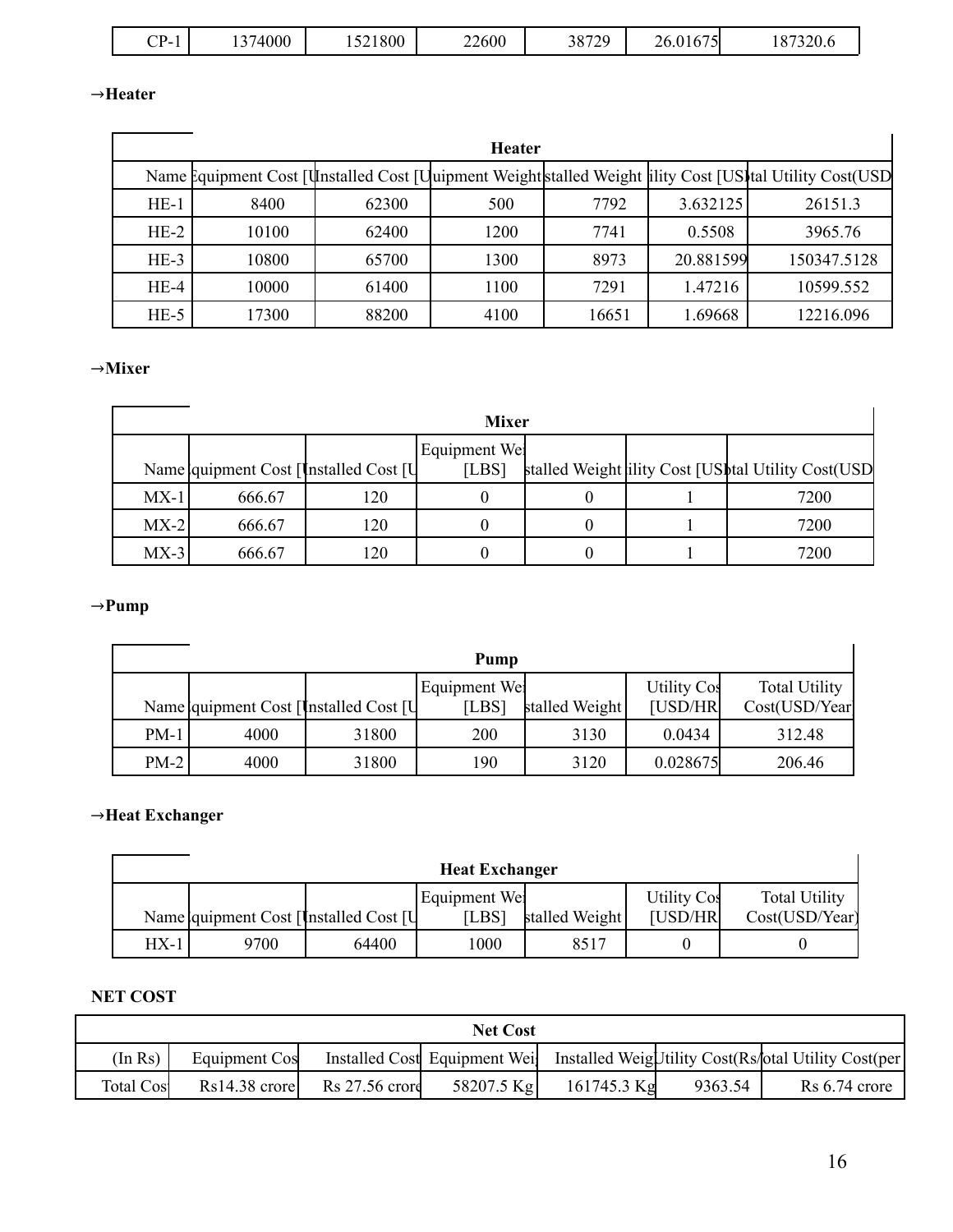The cost of the Equipment and its installation is Rs 41.94 crore

# **8. FIXED COST SUMMARY**

In order to consider the total permanent investestment, both direct and indirect components must be considered. Direct cost includes the cost of land, equipment cost, installation, piping, electrical system and building infrastructure around the plan are considered. Indirect components include the salary of the engineers and supervisors, appointed for the functioning and maintaining the plant.

### **8.1 Direct Cost**

| <b>Direct Cost</b>          |                        |  |  |  |
|-----------------------------|------------------------|--|--|--|
|                             | INR (crores)           |  |  |  |
| <b>Purchased Equipment</b>  | 14.38                  |  |  |  |
| Installation                | 27.56                  |  |  |  |
| Instrumentation and control | 22.11                  |  |  |  |
| Piping                      | 39.87                  |  |  |  |
| Electrical system           | 7.45                   |  |  |  |
| <b>Building</b>             | 11.55                  |  |  |  |
| Yard Improvement            | 6.86                   |  |  |  |
| <b>Service Facility</b>     | 39.11                  |  |  |  |
| Land                        | 12.00                  |  |  |  |
| Packaging and Storage       | 8                      |  |  |  |
| <b>Total Cost</b>           | <b>Rs</b> 188.91 crore |  |  |  |

### **8.2 Indirect Cost**

| <b>MANPOWER REQUIREMENTS (PERMANENT)</b> |        |              |                            |  |  |  |
|------------------------------------------|--------|--------------|----------------------------|--|--|--|
|                                          | Number | Salary (INR) | <b>Total yearly Amount</b> |  |  |  |
| Engineer                                 | 12     | 8 LPA        | 9600000                    |  |  |  |
| Administration                           | 12     | 6 LPA        | 7200000                    |  |  |  |
| Logistics & Inventory Management         | 10     | 6 LPA        | 6000000                    |  |  |  |
| Manager / Supervisor                     | 6      | 12 LPA       | 7200000                    |  |  |  |
| TOTAL                                    | 40     |              | Rs 3,00,00,000 crore       |  |  |  |

The net fixed cost is the sum of the direct and indirect fixed cost. Hence, the total fixed cost for our plant is **Rs. 191.91 crores.**

# **9. OPERATING COST**

Operating cost is the cost required to run the plant, which includes the cost of raw material, labours, electricity, water, maintenance and insurance. The estimate below is on a yearly basis.

### **a. Raw Material and Catalyst**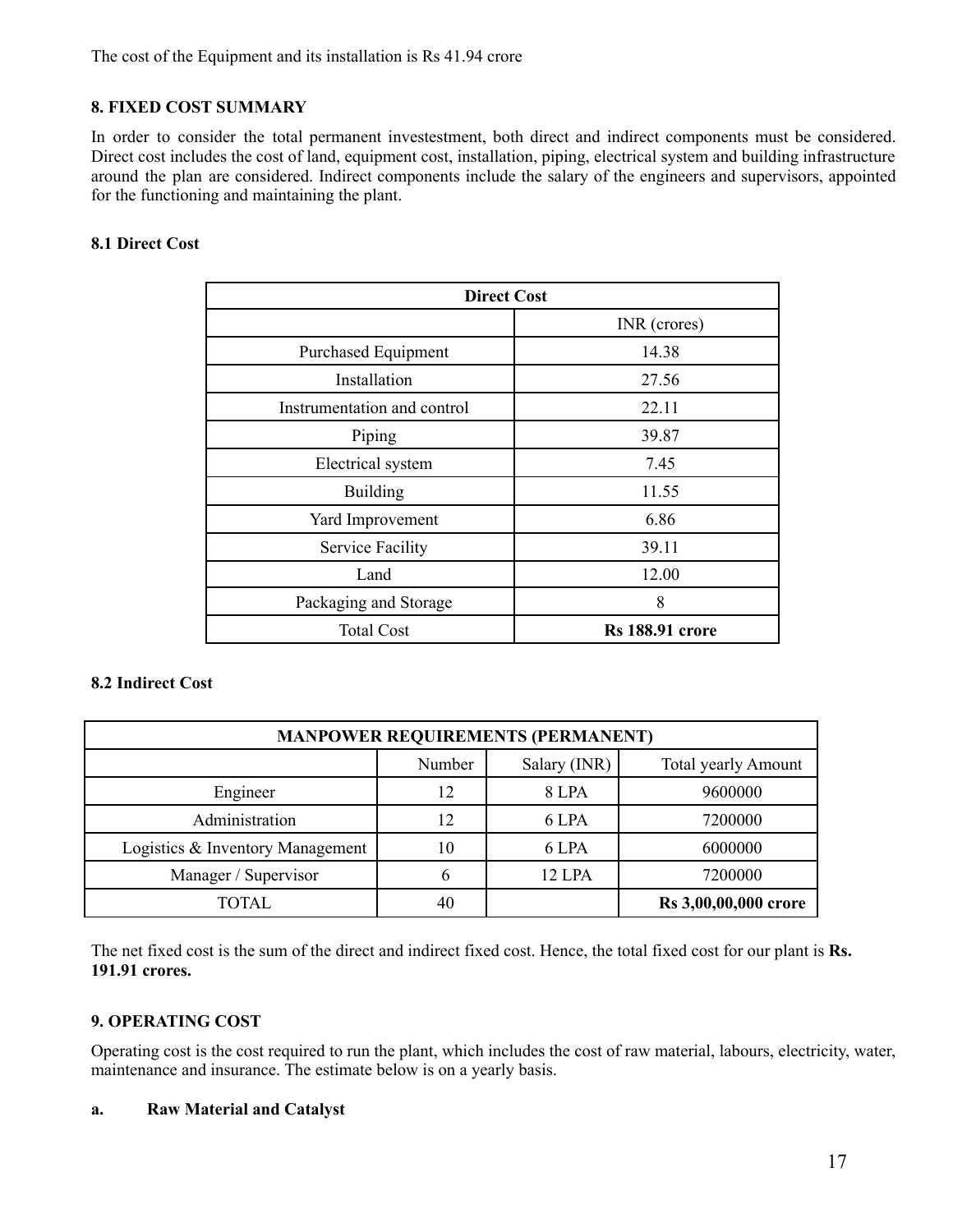| <b>Raw Material and Catalyst</b>                                 |               |            |                   |                         |  |  |  |
|------------------------------------------------------------------|---------------|------------|-------------------|-------------------------|--|--|--|
| Quantity (kg per annum)<br>Cost per Annum<br>Cost per Kg<br>Rate |               |            |                   |                         |  |  |  |
| Nitrobenzene                                                     | 70            | 35 kmol/hr | 30996000          | 2169720000              |  |  |  |
| Hydrogen                                                         | 95            | 93 kmol/hr | 1339200           | 127224000               |  |  |  |
| Pt/C catalyst                                                    | $1000$ Rs/kg  |            | 2400              | 2400000                 |  |  |  |
| Sulphuric acid                                                   | 98% Rs 4.8 kg |            | 120000            | 576000                  |  |  |  |
|                                                                  |               |            | <b>Total Cost</b> | <b>Rs. 229.99 crore</b> |  |  |  |

### **b. Utility**

| <b>Utility</b>     |              |          |            |                                    |                       |  |  |
|--------------------|--------------|----------|------------|------------------------------------|-----------------------|--|--|
| Name               | Fluid        | Rate     | Rate Units | Cost per Hour(USD / $\overline{H}$ | Year Cost in Rs       |  |  |
| Electricity        |              | 374.203  | <b>KW</b>  | 29.000732                          | 15660395.28           |  |  |
| Cooling Water      | Water        | 0.085646 | MMGAL/H    | 10.27752                           | 5549860.8             |  |  |
| Steam $(a)$ 100PSI | <b>Steam</b> | 3.011514 | KLB/H      | 24.513724                          | 13237410.96           |  |  |
| Steam $@400PSI$    | <b>Steam</b> | 5.362324 | KLB/H      | 62.792814                          | 33908119.56           |  |  |
|                    |              |          |            | <b>Total</b>                       | <b>Rs. 6.84 crore</b> |  |  |

### **c. Labour**

We will assign the labours on the contract basis, as the plant will be operating only for 300 days in a year. Around 40 labourers distributed in three shifts will be required to operate the plant 24hrs a day. Total 48 lakhs will be spent on their wages annually.

| <b>Manpower Requirement</b> | <b>Number</b> | <b>Salary (INR)</b> | <b>Total yearly Amount</b> |
|-----------------------------|---------------|---------------------|----------------------------|
| Labour (Contract Based)     | 40            | $Rs\ 400/day$       | R <sub>s</sub> 4800000     |

### **d. Maintenance**

Chemical plant require regular maintenance to operate efficiently and prevent wear and tear of equipment. A total of 4.72 Crs. will be spent annually in maintaining the plant from the external resources.

| External<br>Agency<br>Maintenance<br>. <b>.</b> . | earl' | KS.<br>∙rore |
|---------------------------------------------------|-------|--------------|
|---------------------------------------------------|-------|--------------|

### **e. Insurance**

Considering Insurance amount to be 1% of the fixed cost, which covers the insurance of the land, working staff and equipments. The insurance amount is Rs. 1.83 crores yearly.

### **10. REVENUE**

**Product Price (INR)**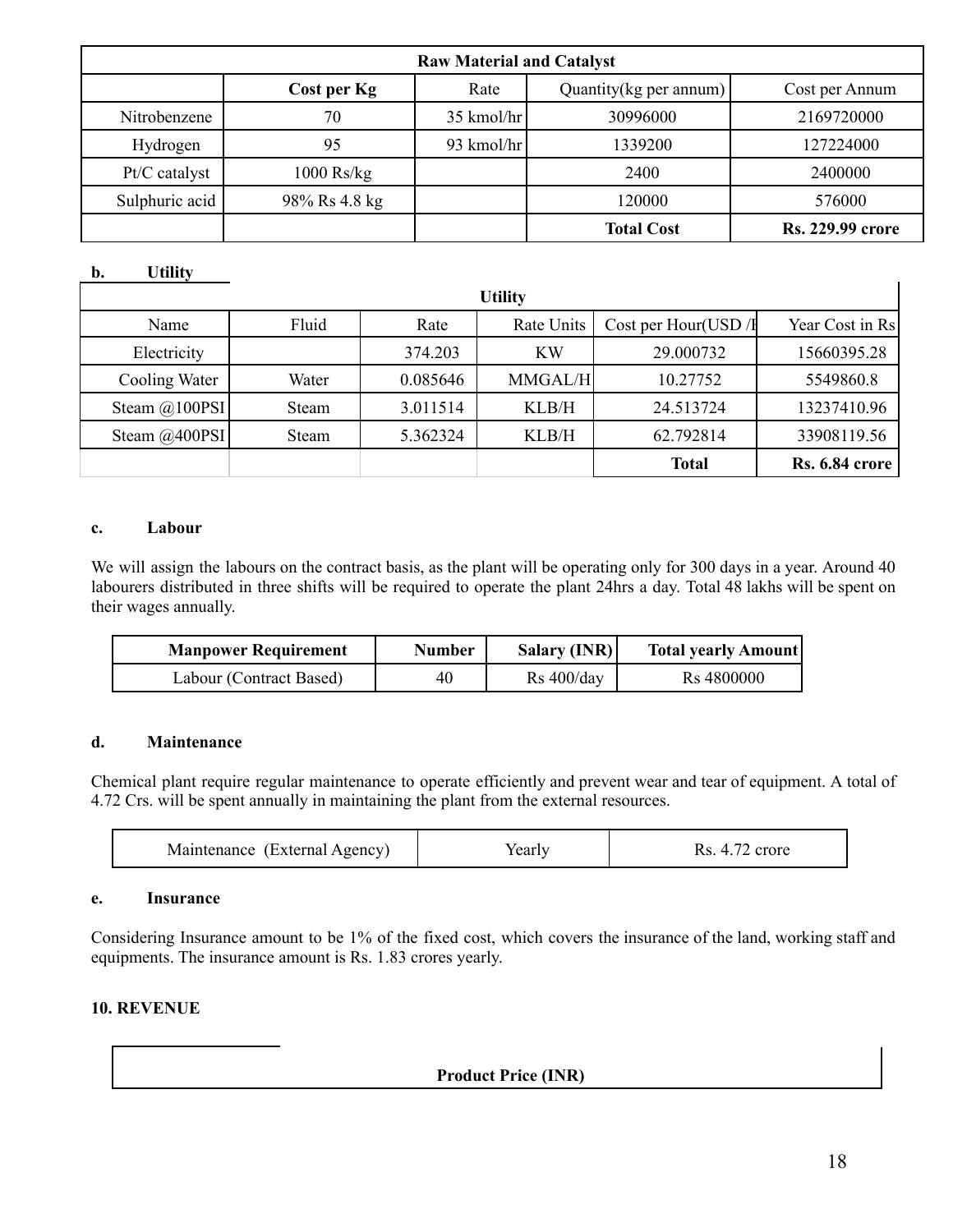|                  | kmol/hr | Quantity (kg per ann | Market price $(\bar{\xi})$ per kg | Selling price $(\bar{\tau})$ |
|------------------|---------|----------------------|-----------------------------------|------------------------------|
| Para-Aminophenol | 22.707  | 17820453.6           | 230                               | 4098704328                   |
| Aniline          | 9.558   | 6400036.8            | 40                                | 256001472                    |
|                  |         |                      | Net Revenue(per year              | <b>Rs</b> 435.47 crore       |

The aniline imported from China till 2020 was priced at nearly Rs 260 per kg and amidst the COVID-19 pandemic, its cost has increased to Rs 560 per kg. But in this project, we have kept our selling price of Para-Aminophenol as Rs 230 per kg, which is a competitive price. Moreover, we are also generating additional revenue by selling the side product Aniline generated in the reactor.

Thus, we are generating an annual revenue of **Rs 435.47 crores**.

# **11. PROFITABILITY ANALYSIS**

| <b>Profitability Analysis (INR and Crore)</b> |              |                  |                                     |              |              |                            |                |                  |  |
|-----------------------------------------------|--------------|------------------|-------------------------------------|--------------|--------------|----------------------------|----------------|------------------|--|
| Year                                          | nnual Gross  |                  | Depreciatio epreciation Amaxable In |              |              | Taxes pal Operating dFixed |                | <b>Cash flow</b> |  |
| $\boldsymbol{0}$                              | $\mathbf{0}$ | $\mathbf{0}$     | $\boldsymbol{0}$                    | $\mathbf{0}$ | $\theta$     |                            | 189            | $-189$           |  |
|                                               | 180.95       | 20               | 37.800                              | 143.15       | $\mathbf{0}$ | 251.59                     | $\overline{3}$ | 180.95           |  |
| $\overline{2}$                                | 180.95       | 32               | 60.480                              | 120.47       | 50.1025      | 251.59                     | 3              | 130.8475         |  |
| 3                                             | 180.95       | 19.2             | 36.288                              | 144.66       | 42.1645      | 251.59                     | 3              | 138.7855         |  |
| 4                                             | 180.95       | 11.52            | 21.773                              | 159.17       | 50.6317      | 251.59                     | $\overline{3}$ | 130.3183         |  |
| 5                                             | 180.95       | 11.52            | 21.773                              | 159.17       | 55.71202     | 251.59                     | 3              | 125.23798        |  |
| 6                                             | 180.95       | 5.76             | 10.886                              | 170.06       | 55.71202     | 251.59                     | 3              | 125.23798        |  |
| 7                                             | 180.95       | $\boldsymbol{0}$ | $\boldsymbol{0}$                    | 181          | 59.52226     | 251.59                     | 3              | 121.42774        |  |
| 8                                             | 180.95       | $\boldsymbol{0}$ | $\boldsymbol{0}$                    | 181          | 63.3325      | 251.59                     | 3              | 117.6175         |  |
| 9                                             | 180.95       | $\boldsymbol{0}$ | $\boldsymbol{0}$                    | 181          | 63.3325      | 251.59                     | 3              | 117.6175         |  |
| 10                                            | 180.95       | $\boldsymbol{0}$ | $\boldsymbol{0}$                    | 181          | 63.3325      | 251.59                     | 3              | 117.6175         |  |

# **PAYBACK PERIOD**

Payback period is the total amount of the time required to get back the cost of equipment. It can be also defined as the amount of the time required to reach break-even point. Break-Even point is when the total cumulative cash flow becomes zero.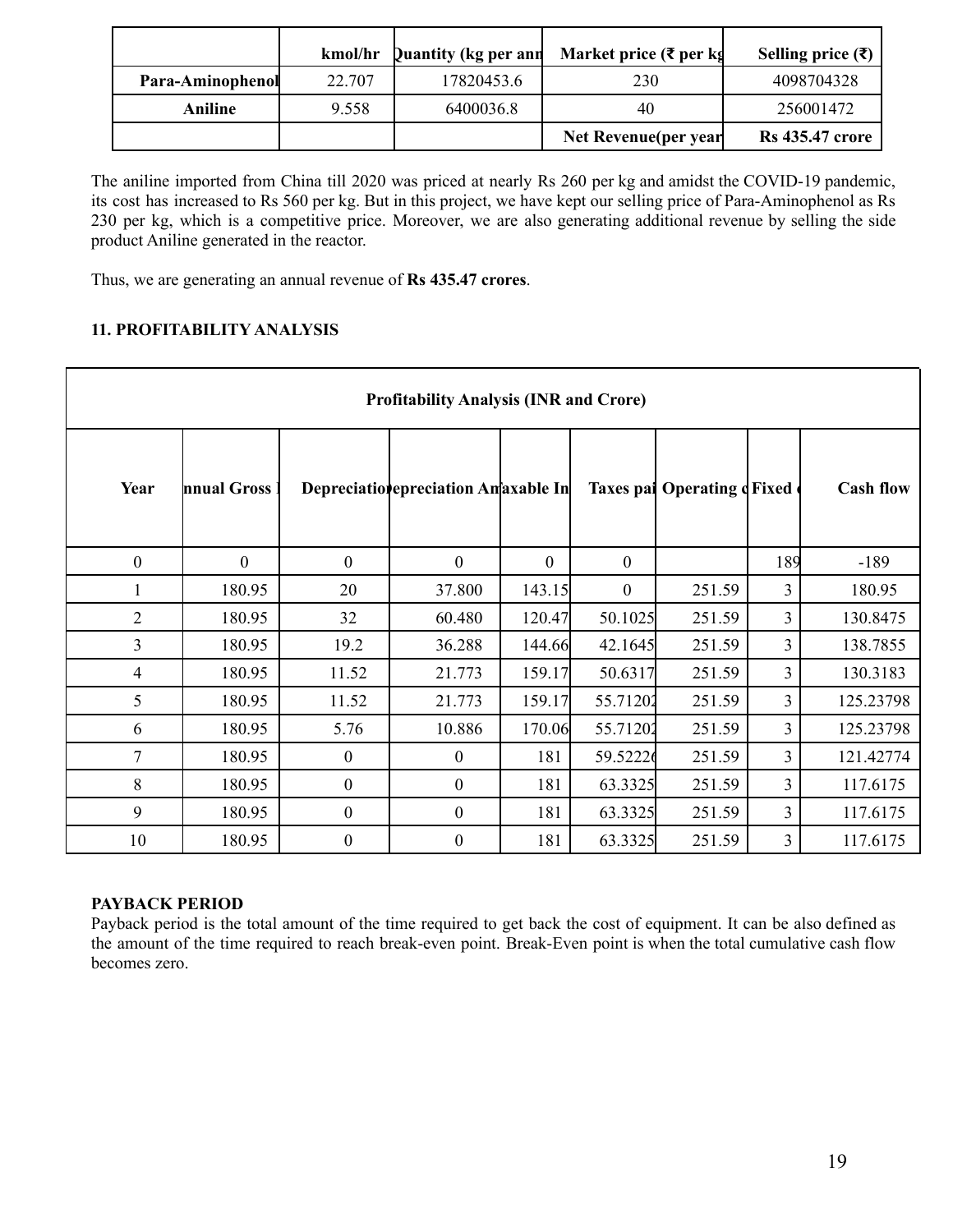

According to the above graph of Cumulative cash flow vs Year, the breakeven point is about 2. 1 years i.e. the payback time of the investment for the plant is about 2 years.

### **RETURN ON INVESTMENT**

Return of investment is defined as the ratio of net income upon the investment.

$$
ROI = \frac{Net\ income}{total\ investment}
$$

Considering the tenure of 10 years, cumulative cash flow at the end of tenure is Rs.1116.65 crore and initial investment is about Rs. 191 Crore as fixed cost and 251.59 crore yearly as the operation cost. Hence the net investment is Rs. 2734 Crores and net income is Rs. 3851.65 crore Hence **ROI after 10 years is 140.83%.**

# **12. SAFETY AND ENVIRONMENT**

### **12.1 Nitrobenzene**

Nitrobenzene needs to be kept away from the hot surface. It will be flammable if the temperature goes above the flash temperature. It must be stored in a dry and well ventilated closed container. Avoid contact with the skin and eyes and inhalation of the vapour. The area must be a non-smoking zone to prevent any hazard to the plant. Flame can be extinguished using cold water or dry carbon dioxide.<sup>[14]</sup>

### **12.2 Hydrogen**

Hydrogen in a non-toxic gas. The important precaution is to be kept in a sealed container to avoid any leakages. Leakage may lead to the formation of the flammable mixture with air. Leakage can be due to process failure, container material or not proper maintenance.<sup>[15]</sup>

### **12.3 Aniline**

Aniline is a flammable substance and not safe for disposal in water bodies. Heating of the chemical produces very harmful chemical vapours. Must be stored in the ventilated rooms in steel tanks. Storing temperature must be around 25-30 degree celsius. [16]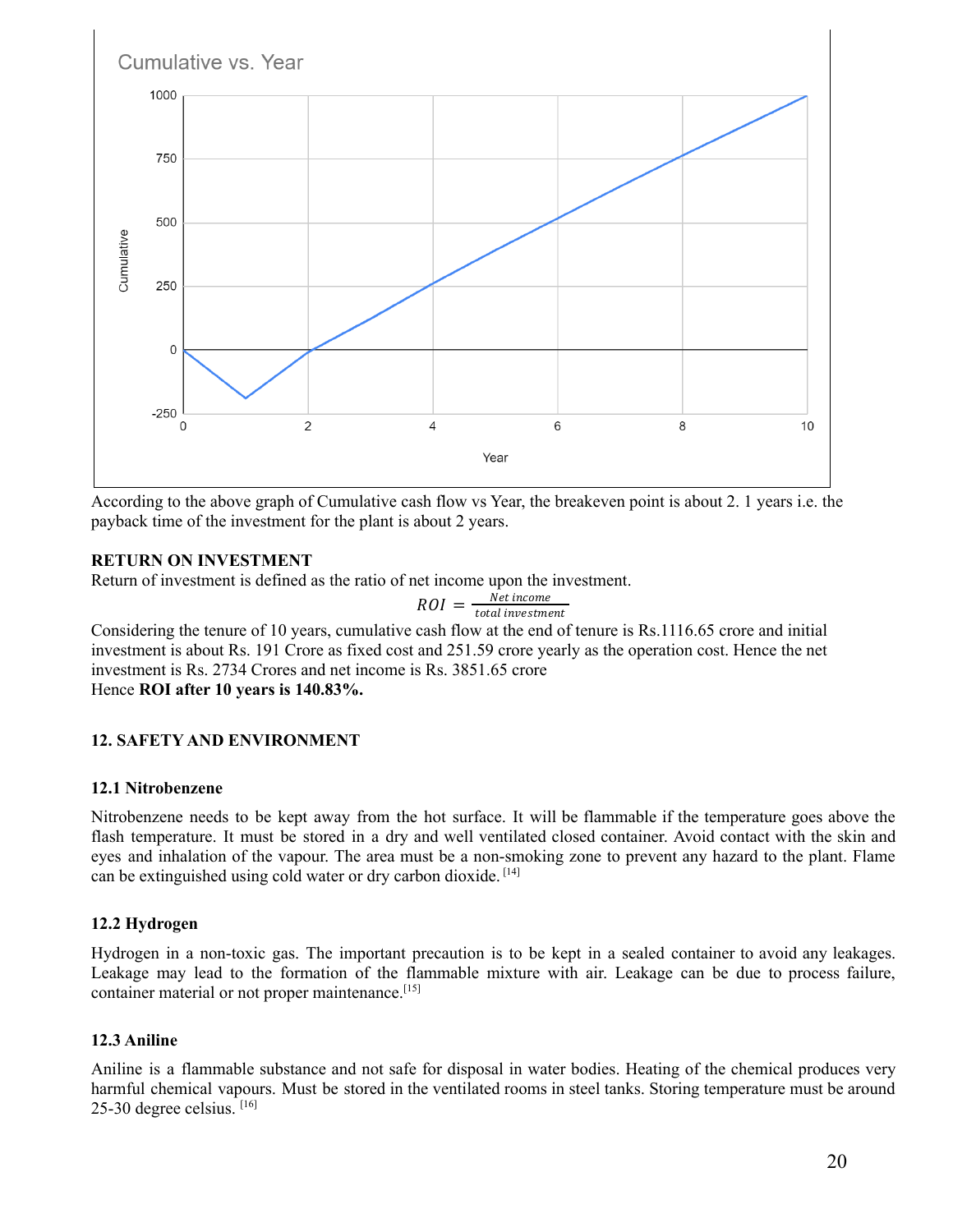### **12.4 Para- Aminophenol**

Para- AmnioPhenol needs to be carefully used, exposure to the chemical will lead to irritation in the skin and eyes, and may also lead to asthma. Hence, the people operating need to wear protective clothing. The storage container needs to be kept away from the heat source.

### **12.5 Environmental Considerations**

The purged out streams contain some impure amount of nitrobenzene and Hydrogen. Nitrobenzene cannot be directly disposed of into the environment. The purged out hydrogen and

nitrobenzene can be further processed to make it more pure, and can be used in further consumption. In our preliminary design, we have proposed that hydrogen production is done using steam-methane reforming. The steam-methane reforming produces significant amounts of greenhouse gas of carbon monoxide ,carbon dioxide. The regulations on the amount of greenhouse gas emissions will become a limiting factor for the production of hydrogen. While designing the process environmental impacts need to be minimized while keeping the energy requirements as low as possible. A more sustainable method to produce hydrogen would be by electrolysis of water, which does not involve any emission of greenhouse gases.

# **13. ADDITIONAL POINTS**

In order to support the costs involved with setting up this plant having a fixed capital cost of Rs 183 crores annually, we can take loan from the bank. Let us consider a loan amounting to Rs 170 crores has been approved for this project at an interest rate of 9%. Let's consider that we wish to clear this loan in 5 years. Hence with appropriate calculations, we get the following :

| <b>Bank Loan</b>                           |                  |  |  |  |  |
|--------------------------------------------|------------------|--|--|--|--|
| Amount                                     | Rs 170 crores    |  |  |  |  |
| Tenure                                     | 5 years          |  |  |  |  |
| Rate                                       | 9% per annum     |  |  |  |  |
| EMI                                        | Rs 3.53 crore    |  |  |  |  |
| Yearly payment as per EMI                  | $Rs$ 42.36 crore |  |  |  |  |
| <b>Total Interest Payable</b>              | Rs 42 crores     |  |  |  |  |
| <b>Total Amount (Principal + Interest)</b> | Rs 212 crores    |  |  |  |  |

# **14. CONCLUSIONS AND RECOMMENDATIONS**

With the growing uncertainty in the relations between India and China amid the border tensions and the COVID-19 pandemic, it is important for our country to be self-reliant in terms of producing the basic raw materials required for manufacturing of drugs. After all, a robust and affordable healthcare system is key to a nation's overall well being and progress.

Thus, it is possible to have cost leadership along with a novel manufacturing process for Para-Aminophenol. We believe that developing such processes for other Key Starting Materials (KSMs) and Active Pharmaceutical Ingredients (APIs) would lead our country towards the path of self reliance in healthcare as well as economic progress. The Production Linked Incentive Scheme by the India Government will support such initiatives. Moreover, with time we can extend this to synthesis of key industrial chemicals as well.

We have tried to be very realistic while choosing the values for different parameters, quantities required and the cost of materials. i.e to say our data is backed scientific literature and practical analysis. Yet there are chances that our values might not match with reality, hence we recommend proper lab trials, testing and economic analysis to be done before setting up a plant.